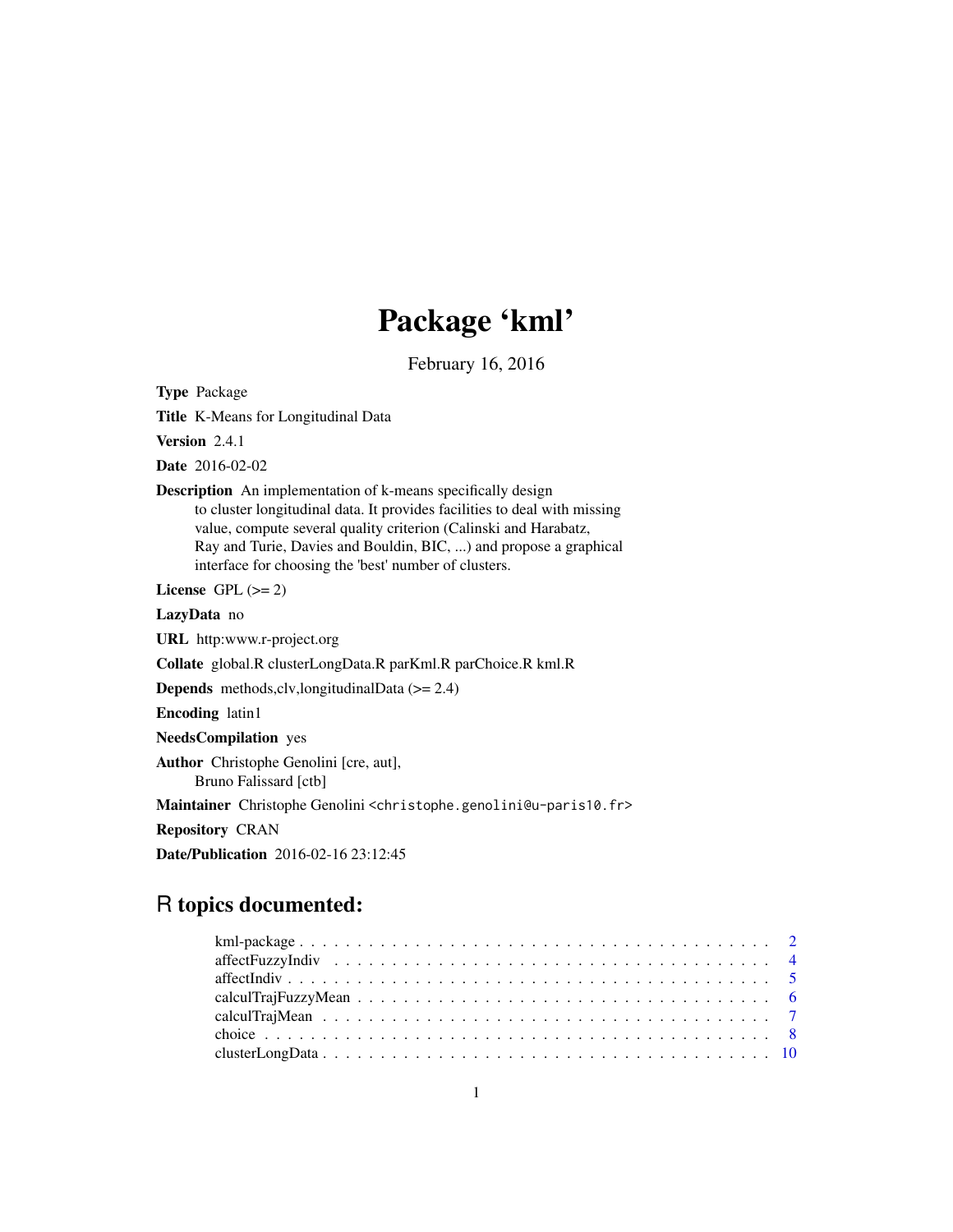# <span id="page-1-0"></span>2 kml-package

| Index | 31 |
|-------|----|
|       |    |

<span id="page-1-1"></span>kml-package *~ Overview: K-means for Longitudinal data ~*

# Description

This package is a implematation of k-means for longitudinal data (or trajectories). Here is an overview of the package. For the description of the algorithm, see [kml](#page-20-1).

# Details

| Package:  | kml                                          |
|-----------|----------------------------------------------|
| Type:     | Package                                      |
| Version:  | 2.4.1                                        |
| Date:     | 2016-02-02                                   |
| License:  | $GPL (=2)$                                   |
| LazyData: | yes                                          |
| Depends:  | methods, clv, longitudinal Data $(>= 2.1.2)$ |
| URL:      | http://www.r-project.org                     |
| URL:      | http://christophe.genolini.free.fr/kml       |

# **Overview**

To cluster data, KmL go through three steps, each of which is associated to some functions:

- 1. Data preparation
- 2. Building "optimal" partition
- 3. Exporting results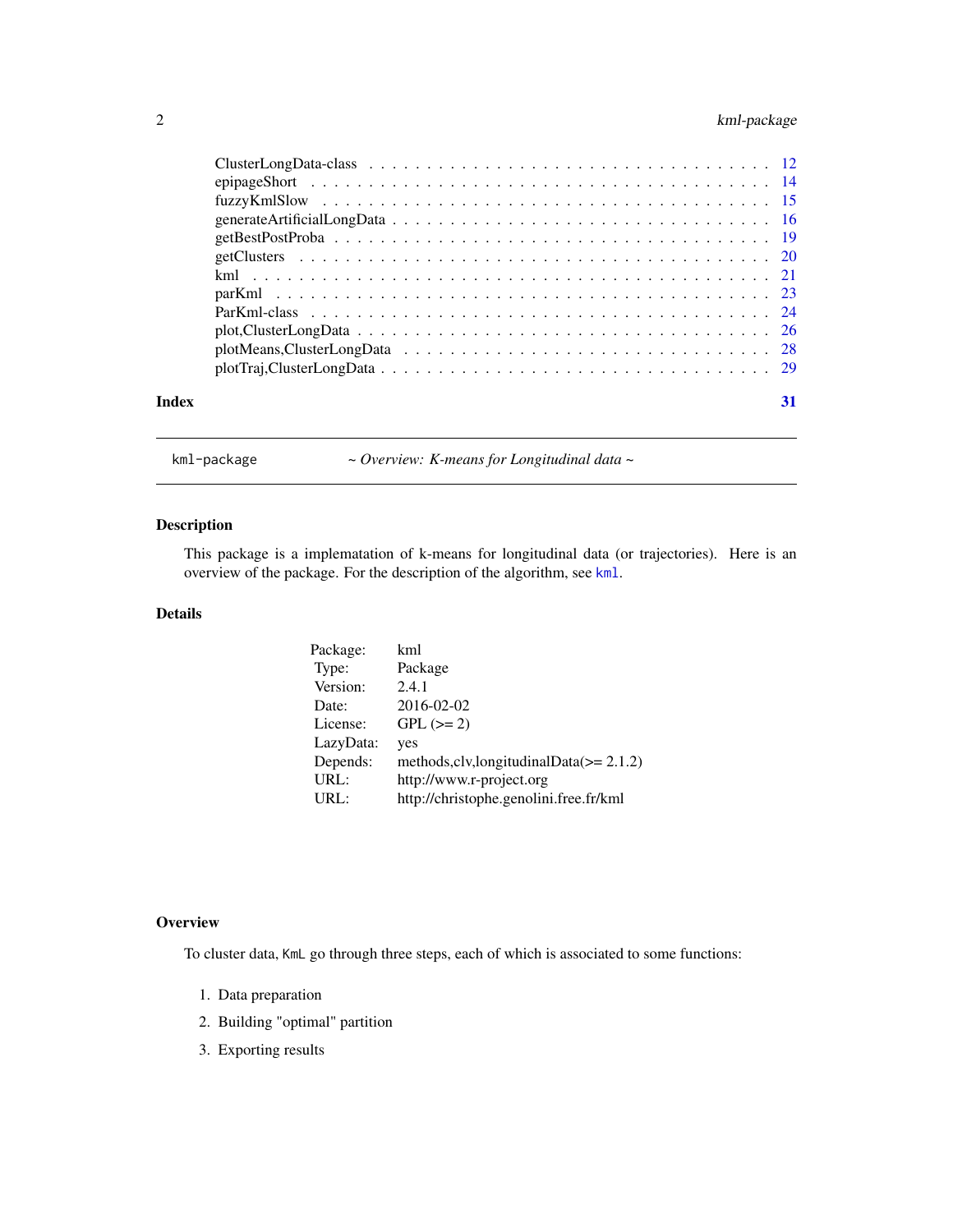#### <span id="page-2-0"></span>kml-package 3

#### 1. Data preparation

KmL works on object of class [ClusterLongData](#page-11-1). Data preparation therefore simply consists in transforming data into an object [ClusterLongData](#page-11-1). This can be done via function [clusterLongData](#page-9-1) ([cld](#page-9-1) in short). It converts a data.frame or a matrix into a [ClusterLongData](#page-11-1).

Instead of working on real data, one can also work on artificial data. Such data can be created with [generateArtificialLongData](#page-15-1) ([gald](#page-15-2) in short).

# 2. Building "optimal" partition

Once an object of class [ClusterLongData](#page-11-1) has been created, the algorithm [kml](#page-20-1) can be run.

Starting with a ClusterLongData, kml built a [Partition](#page-0-0). A object of class Partition is a partition of trajectories into subgroups. It also contains some information like the percentage of trajectories contained in each group or some quality critetion.

kml is a "hill-climbing" algorithm. The specificity of this kind of algorithm is that it always converges towards a maximum, but one cannot know whether it is a local or a global maximum. It offers no guarantee of optimality. To maximize one's chances of getting a quality Partition, it is better to run the hill climbing algorithm several times, then to choose the best solution. By default, kml executes the hill climbing algorithm 20 times and chooses the Partition maximizing the determinant of the matrix between.

Likewise, it is not possible to know *beforehand* the optimum number of clusters. On the other hand, *afterwards*, it is possible to calculate clues that will enable us to choose. In the end, kml tests by default 2, 3, 4, 5 et 6 clusters, 20 times each.

#### 3. Exporting results

When [kml](#page-20-1) has constructed some Partition, the user can examine them one by one and choose to export some. This can be done via function [choice](#page-7-1). choice opens a graphic windows showing various information including the trajectories clutered by a specific Partition.

When some Partition has been selected (the user can select more than 1), it is possible to save them. The clusters are therefore exported towards the file name-cluster.csv. Criteria are exported towards name-criteres.csv. The graphs are exported according to their extension.

It is also possible to extract a partition from the object [ClusterLongData](#page-11-1) using the function getClusters.

### See Also

Classes : [ClusterLongData](#page-11-1), [Partition](#page-0-0) Methods : [clusterLongData](#page-9-1), [kml](#page-20-1), [choice](#page-7-1) Plot : [plot\(ClusterLongData\)](#page-0-0)

#### Examples

```
### 1. Data Preparation
data(epipageShort)
names(epipageShort)
cldSDQ <- cld(epipageShort,timeInData=3:6,time=c(3,4,5,8))
```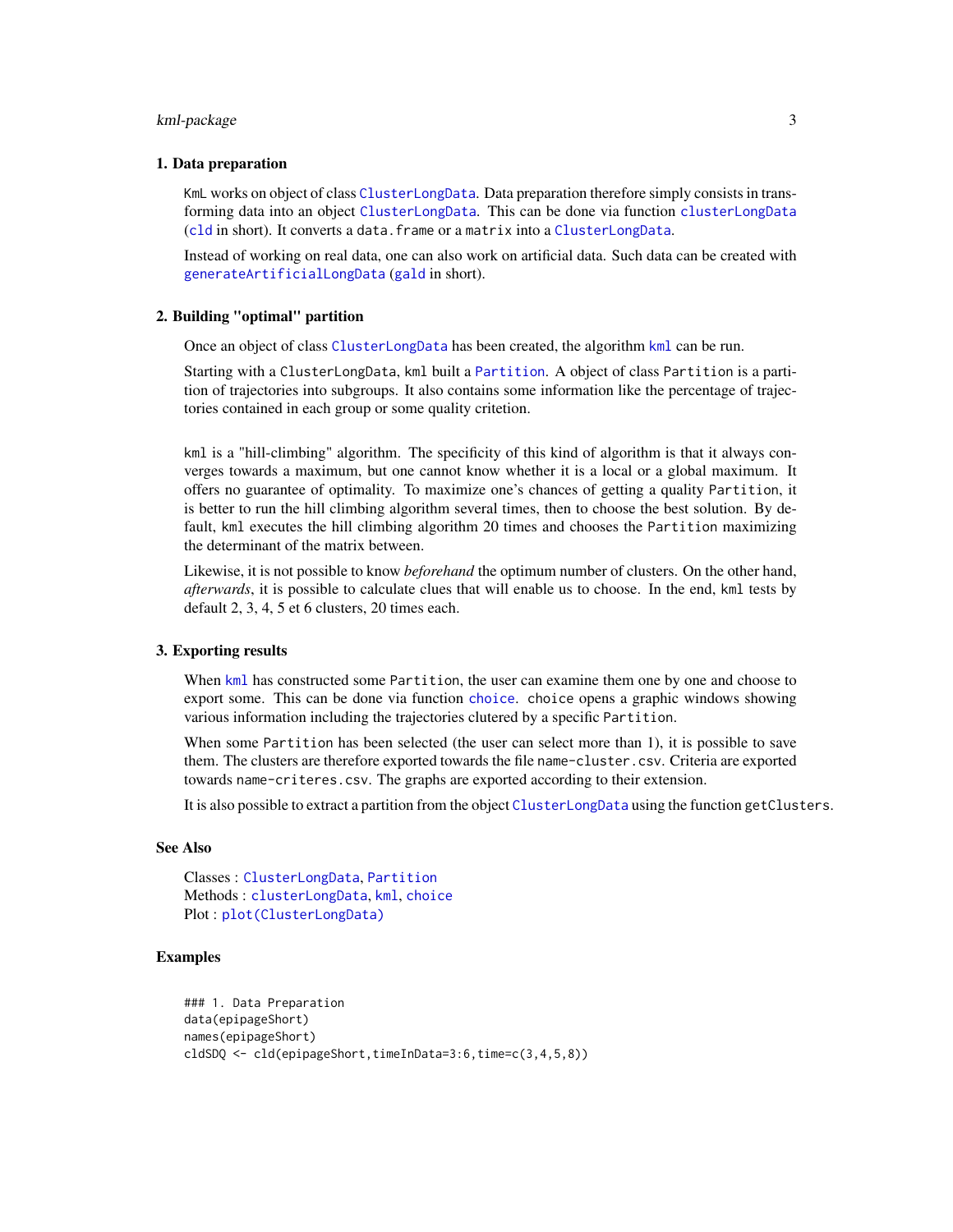```
### 2. Building "optimal" clusteration (with only 3 redrawings)
kml(cldSDQ,nbRedrawing=3,toPlot="both")
### 3. Exporting results
### To check the best's cluster numbers
plotAllCriterion(cldSDQ)
# To see the best partition
try(choice(cldSDQ))
### 4. Further analysis
epipageShort$clust <- getClusters(cldSDQ,4)
summary(glm(gender~clust,data=epipageShort,family="binomial"))
```
<span id="page-3-1"></span>affectFuzzyIndiv *~ Function: affectFuzzyIndiv ~*

#### Description

Given some longitudinal data (trajectories) and k cluster's centers, affectFuzzyIndiv compute the matrix of individual membership (according to the algorithm fuzzy k-means).

#### Usage

affectFuzzyIndiv(traj, clustersCenter, fuzzyfier=1.25)

#### Arguments

| traj      | [matrix]: longitudinal data. Each line is an individual, each column is a time<br>measurement.                     |  |
|-----------|--------------------------------------------------------------------------------------------------------------------|--|
|           | clustersCenter [matrix]: cluster's centers. Each line is a cluster's center, each column is a<br>time measurement. |  |
| fuzzyfier | [numeric]: value of the fuzzyfier used to compute individual's memberships.                                        |  |

# Details

Given a matrix of clusters center clustersCenter (each line is a cluster center), the function affectFuzzyIndiv compute for each individual and each cluster a "membership".

affectFuzzyIndiv used with [calculTrajFuzzyMean](#page-5-1) simulates one fuzzy k-means step.

# Value

Matrix of the membership. Each line is an individual, column are for clusters.

<span id="page-3-0"></span>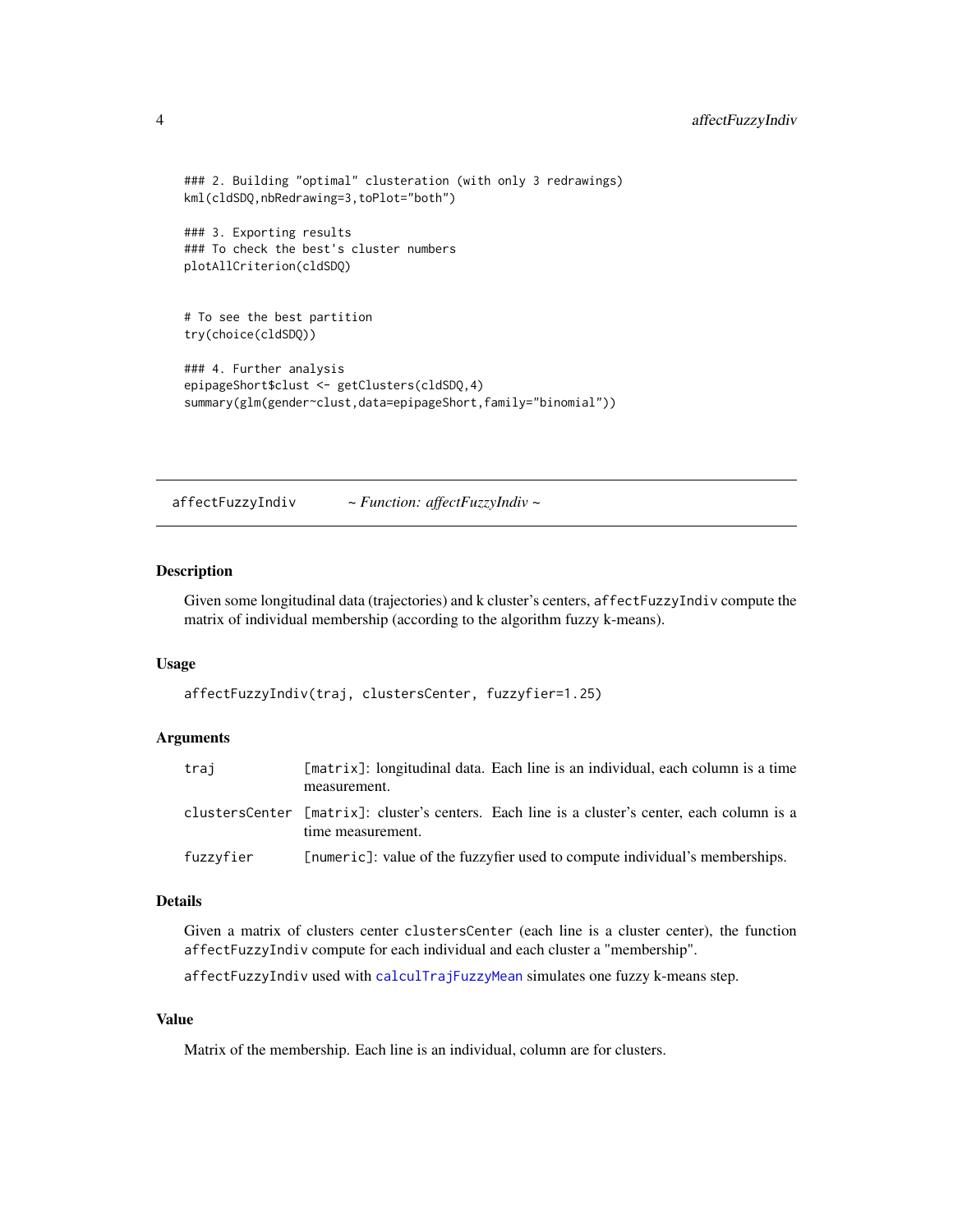#### <span id="page-4-0"></span>affectIndiv 5

#### Examples

```
#######################
### affectFuzzyIndiv
### Some LongitudinalData
traj <- gald()["traj"]
### 4 clusters centers
center <- traj[runif(4,1,nrow(traj)),]
### Affectation of each individual
affectFuzzyIndiv(traj,center)
```
affectIndiv *~ Functions: affectIndiv & affectIndivC ~*

# Description

Given some longitudinal data (trajectories) and k clusters' centers, affectIndiv and affectIndivC affect each individual to the cluster whose centre is the closest.

#### Usage

```
affectIndiv(train, clustersCenter, distance = function(x,y){dist(rbind(x, y))})affectIndivC(traj, clustersCenter)
```
#### **Arguments**

| trai     | [matrix(numeric)]: longitudinal data. Each line is an individual, each column<br>is a time measurement.                           |
|----------|-----------------------------------------------------------------------------------------------------------------------------------|
|          | clustersCenter [matrix(numeric)]: clusters centre. Each line is a cluster center, each column<br>is a time measurement.           |
| distance | [numeric $\leq$ function(trajectory, trajectory)]: use to estimate the dis-<br>tance between an individual and a clusters center. |

### Details

Given a matrix of clusters center clustersCenter (each line is a cluster center), the function affectIndiv affect each individual of the matrix traj to the closest clusters (according to distance). affectIndivC does the same but assume that the distance is the Euclidean distance. affectIndivC is writen in C (and is therefor much faster).

affectIndiv used with [calculTrajMean](#page-6-1) simulates one k-means step.

# Value

Object of class[Partition](#page-0-0).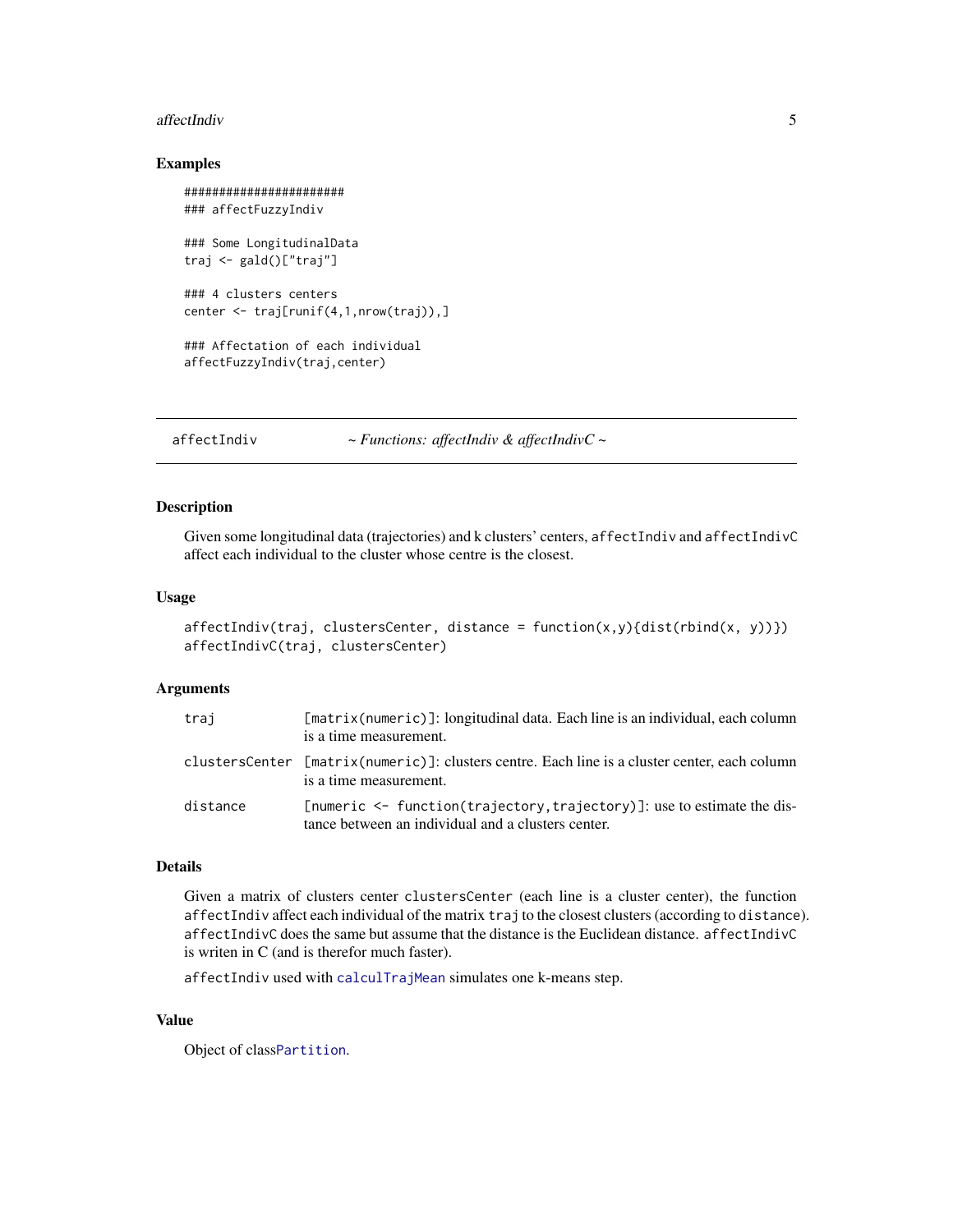#### Examples

```
#######################
### affectIndiv
### Some trajectories
traj <- gald()["traj"]
### 4 clusters centers
center <- traj[runif(4,1,nrow(traj)),]
### Affectation of each individual
system.time(part <- affectIndiv(traj,center))
system.time(part <- affectIndivC(traj,center))
```
<span id="page-5-1"></span>calculTrajFuzzyMean *~ Function: calculTrajFuzzyMean ~*

#### Description

Given some longitudinal data and a group's membership, calculFuzzyMean computes the mean trajectories of each cluster.

# Usage

```
calculTrajFuzzyMean(traj, fuzzyClust)
```
# Arguments

| trai       | [matrix]: longitudinal data. Each line is an individual, each column is a time<br>measurement. |
|------------|------------------------------------------------------------------------------------------------|
| fuzzyClust | $[matrix(numeric)]$ : membership matrix of each individual.                                    |

#### Details

Given a matrix of individual membership, the function calculTrajFuzzyMean compute the mean trajectory of each clusters.

[affectFuzzyIndiv](#page-3-1) used with calculTrajFuzzyMean simulates one fuzzy k-means step.

### Value

A matrix with k line and t column containing k clusters centers. Each line is a center, each column is a time measurement.

<span id="page-5-0"></span>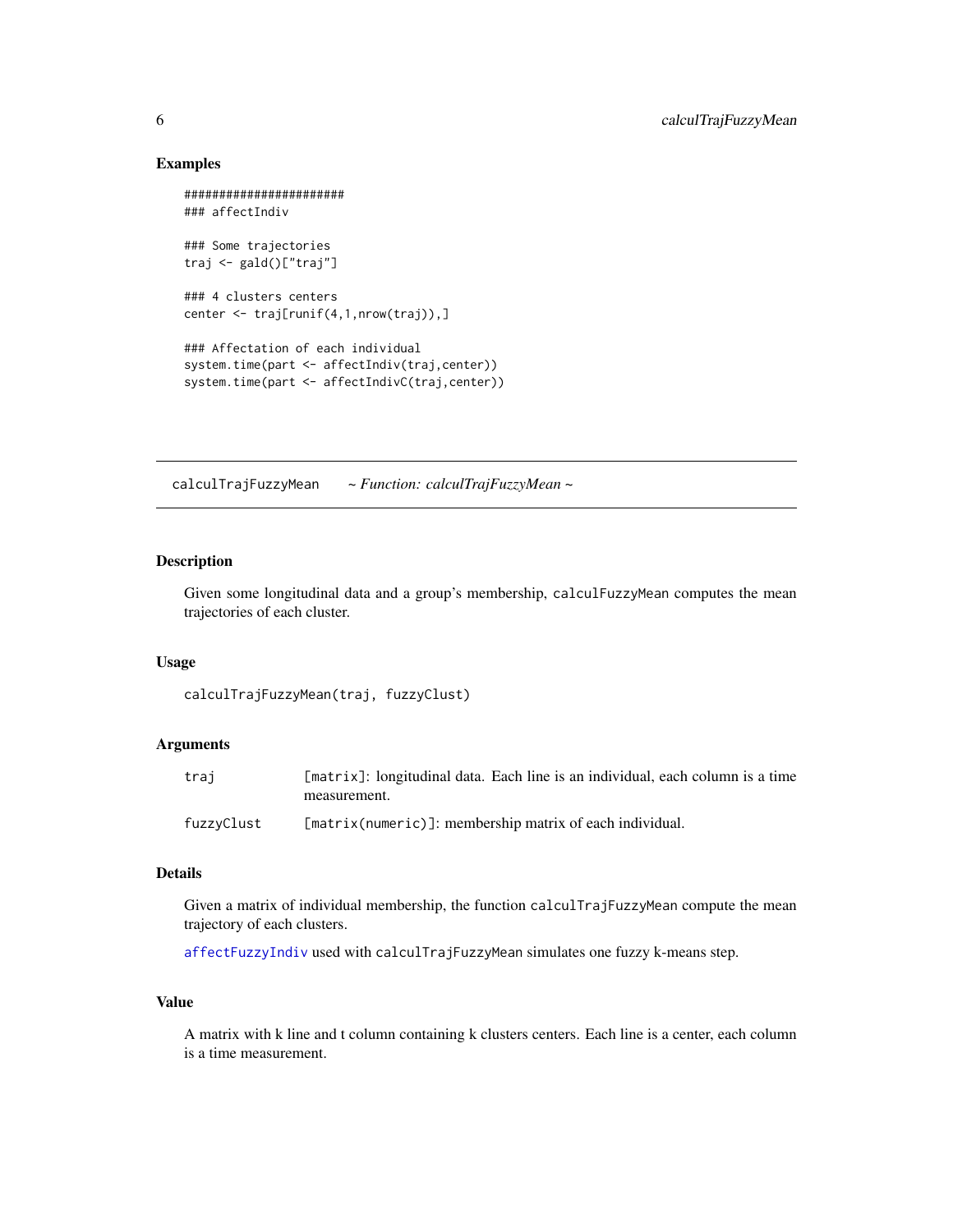# <span id="page-6-0"></span>calculTrajMean 7

#### Examples

```
#######################
### calculTrajFuzzyMean
### Some LongitudinalData
traj <- gald()["traj"]
### 4 clusters centers
center <- traj[runif(4,1,nrow(traj)),]
### Affectation of each individual
membership <- affectFuzzyIndiv(traj,center)
### Computation of the mean's trajectories
calculTrajFuzzyMean(traj,membership)
```
<span id="page-6-1"></span>calculTrajMean *~ Functions: calculTrajMean & calculTrajMeanC ~*

#### Description

Given some longitudinal data and a cluster affectation, calculTrajMean and calculTrajMeanC compute the mean trajectories of each cluster.

#### Usage

```
calculTrajMean(traj, clust, centerMethod = function(x){mean(x, na.rm =TRUE)})
calculTrajMeanC(traj, clust)
```
# Arguments

| trai         | [matrix(numeric)]: longitudinal data. Each line is an individual, each column<br>is a time measurement.             |
|--------------|---------------------------------------------------------------------------------------------------------------------|
| clust        | [vector(numeric)]: affectation of each individual.                                                                  |
| centerMethod | [trajectory <- function(matrix(numeric))]: function that compute the<br>mean trajectory of a group of trajectories. |

#### Details

Given a vector of affectation to a cluster, the function calculTrajMean compute the "central" trajectory of each clusters. The "center" can be define using the argument centerMethod. calculTrajMeanC does the same but assume that the center definition is the classic "mean". calculTrajMeanC is writen in C (and is therefor much faster).

affectIndiv used with [calculTrajMean](#page-6-1) simulates one k-means step.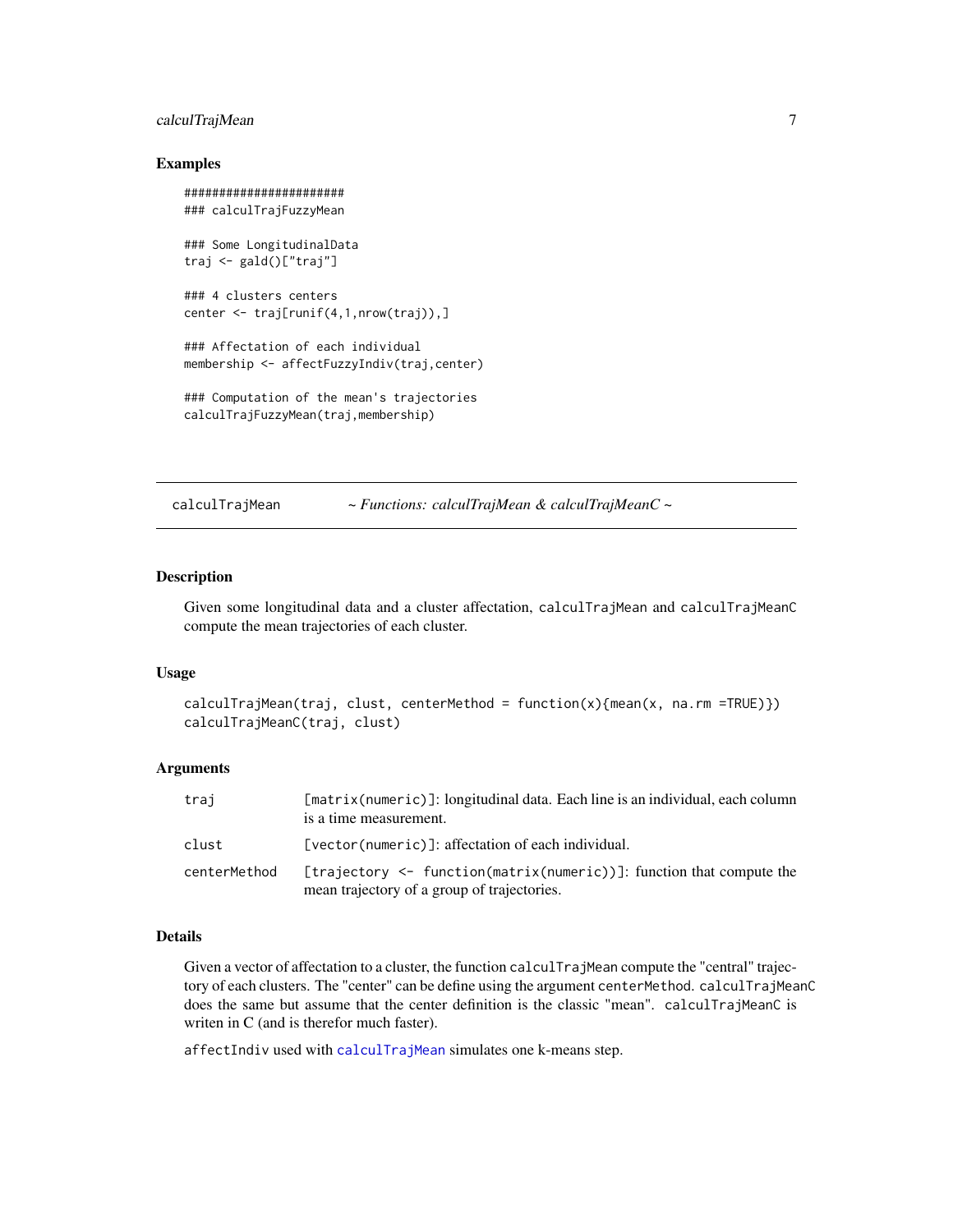### <span id="page-7-0"></span>Value

A matrix with k line and t column containing k clusters centers. Each line is a center, each column is a time measurement.

#### Examples

```
#######################
### calculMean
### Some trajectories
traj <- gald()["traj"]
### A cluster affectation
clust <- initializePartition(3,200,"randomAll")
### Computation of the cluster's centers
system.time(centers <- calculTrajMean(traj,clust))
system.time(centers <- calculTrajMeanC(traj,clust))
```

```
choice ~ Function: choice ~
```
#### Description

choice lets the user choose some Partition he wants to export.

#### Usage

choice(object, typeGraph = "bmp")

#### Arguments

| object    | [ClusterLongData]: Object containing the trajectories and all the Partition<br>found by kml.                                                                                 |
|-----------|------------------------------------------------------------------------------------------------------------------------------------------------------------------------------|
| typeGraph | [character] for every selected Partition, choice export some graphs, typeGraph<br>set the format that will be used. Possible formats are the ones available for<br>savePlot. |

#### Details

choice is a function that lets the user see the [Partition](#page-0-0) found by [kml](#page-20-1). At first, choice opens a graphics window (for Linux user, the windows should be explicitly open using  $x11(type = "Xlib").$ ). On the left side, all the Partition contain in Object are ploted by a number (the number of cluster of the Partition). The level of the number is proportionnal to a quality criteria (like Calinski  $\&$ Harabatz). One Partition is 'active', it is the one marked by a black dot.

On the right side, the trajectories of Object are drawn, according to the active Partition. From there, choice offers numerous options :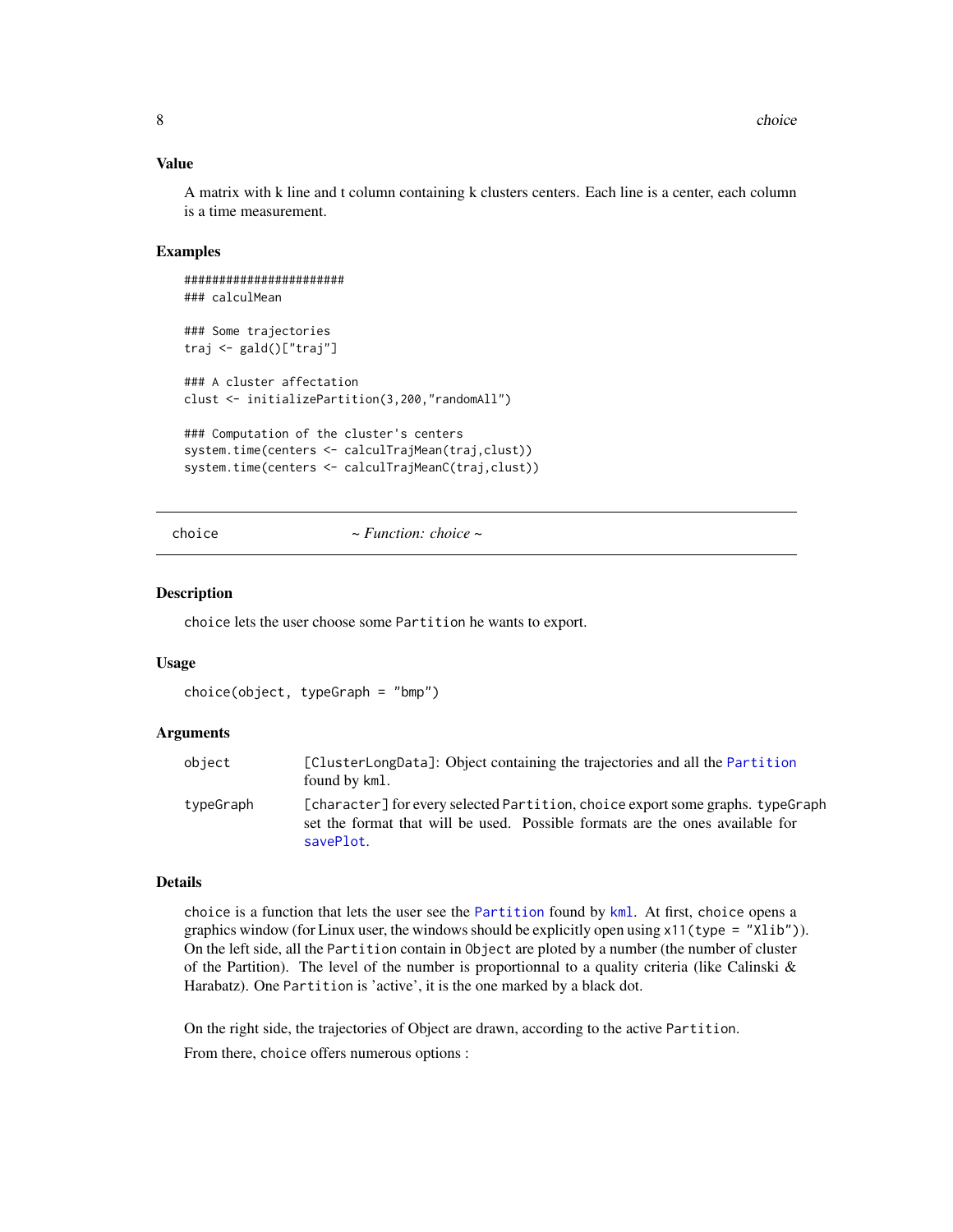#### <span id="page-8-0"></span>choice 9 and 2012 12:30 and 2012 12:30 and 2012 12:30 and 2012 12:30 and 2012 12:30 and 2012 12:30 and 2013 12:30 and 2013 12:30 and 2013 12:30 and 2013 12:30 and 2013 12:30 and 2013 12:30 and 2013 12:30 and 2013 12:30 and

Arrow Change the active Partition.

Space Select/unselect a Partition (the selected Partition are surrounded by a circle).

Return Export all the selected Partition, then quit the function choice.

- 'e' Change the display (Trajectories alone / quality criterion alone / both)
- 'd' Change actif criterion.
- 'c' Sort the Partition according to the actif criterion.
- 'r' Change the trajectories' style.
- 'f' Change the means trajectories's style.
- 'g/t' Change the symbol size.
- 'y/h' Change the number of symbols.

When 'return' is pressed (or 'm' using Linux), the selected Partition are exported. Exporting is done in a specific named objectName-Cx-y where x is the number of cluster and y is the order in the sublist. Four files are created :

- objectName-Cx-y-Clusters.csv Table with two columns. The first is the identifier of each trajectory (idAll); the second holds the cluster's affectation of the trajectory.
- objectName-Cx-y-Detail.csv Table containing information about the clusteration (percentage of individual in each cluster, various qualities criterion, algorithm used to find the partition and convergence time.)
- objectName-Cx-y-Traj.bmp Graph representing the trajectories. All the parameters set during the visualization (color of the trajectories, symbols used, mean color) are used for the export. Note that the 'typeGraph' argument can be used to export the graph in a format different than 'bmp'.
- objectName-Cx-y-TrajMean.bmp Graph representing the means trajectories of each clusterss. All the parameters set during the visualization (color of the trajectories, symbols used, mean color) are used for the export.
- This four file are created for each selected Partition. In addition, two 'global' graphes are created :
- objectName-criterionActif.bmp Graph presenting the values of the criterionActifall for all the Partition.
- objectName-criterionAll.bmp For each cluster's number, the first Partition is considered. This graph presents on a single display the values of all the criterion for each first Partition. It is helpfull to compare the various qualities criterion.

#### Value

For each selected Partition, four files are saved, plus two global files.

### See Also

Overview: [kml-package](#page-1-1) Classes : [ClusterLongData](#page-11-1), [Partition](#page-0-0) Methods : [kml](#page-20-1) Plot : [plot](#page-25-1)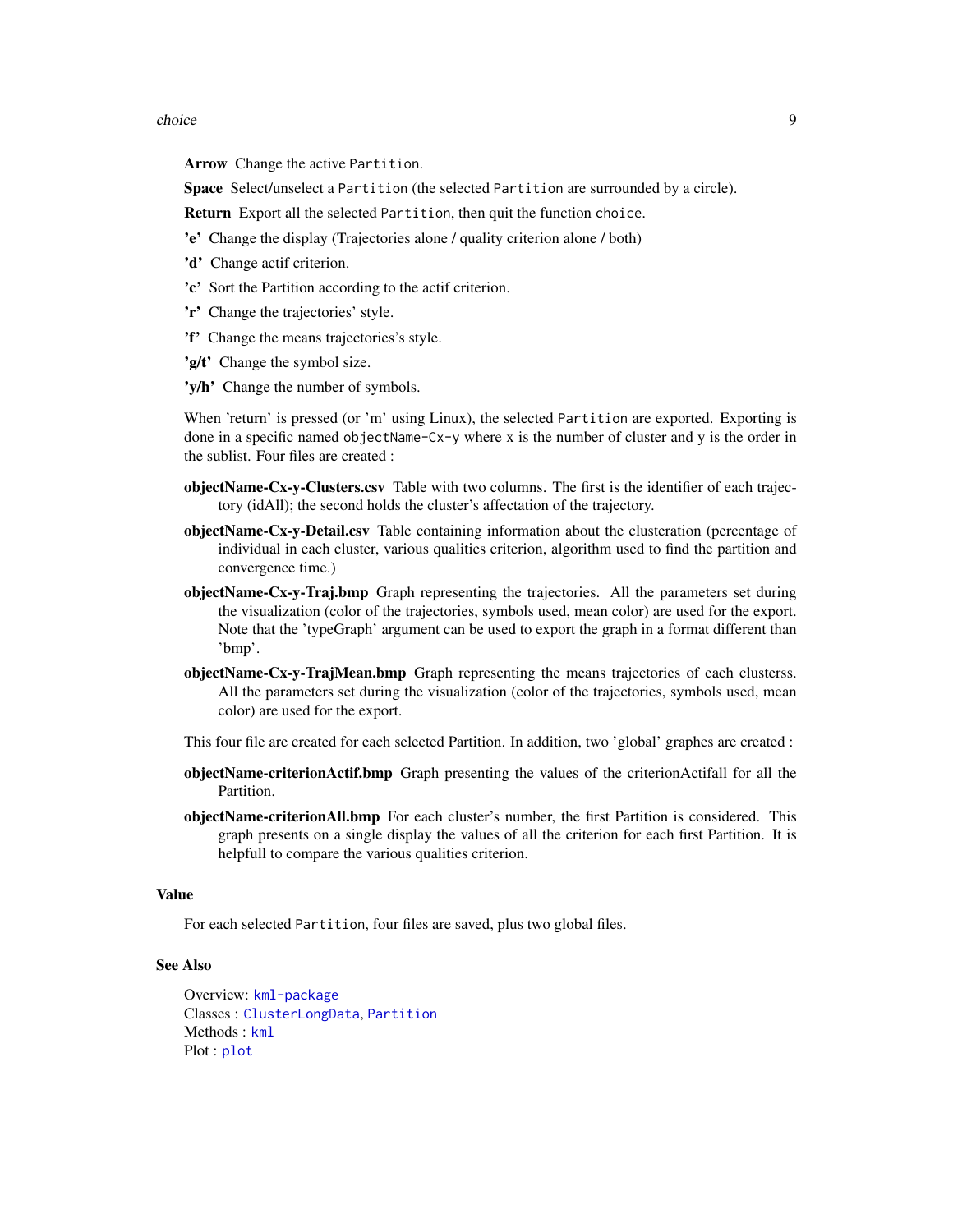# Examples

```
### Creation of articficial data
cld1 < - gald(25)### Clusterisation
kml(cld1,3:5,nbRedrawing=2,toPlot='both')
### Selection of the clustering we want
# (note that "try" is for compatibility with CRAN only,
# you probably can use "choice(cld1)")
try(choice(cld1))
```
<span id="page-9-1"></span>clusterLongData *~ Function: clusterLongData (or cld) ~*

#### Description

clusterLongData (or cld in short) is the constructor for [ClusterLongData](#page-11-1) object.

#### Usage

clusterLongData(traj, idAll, time, timeInData, varNames, maxNA) cld(traj, idAll, time, timeInData, varNames, maxNA)

# Arguments

| trai       | [matrix(numeric)] or [data.frame]: structure containning the trajectories.<br>Each line is the trajectory of an individual. The columns refer to the time during<br>which measures were made.                                                                                                                                  |
|------------|--------------------------------------------------------------------------------------------------------------------------------------------------------------------------------------------------------------------------------------------------------------------------------------------------------------------------------|
| idAll      | [vector(character)]: single identifier for each trajectory (ie each individual).<br>Note that the identifiers are of type character (that allow to deal identifiers like<br>XUK32-612, identifiers that our favorite epidemiologists are so good at provid-<br>ing). If idAll are numeric, they are converted into characters. |
| time       | [vector(numeric)]: time at which measures were made.                                                                                                                                                                                                                                                                           |
| timeInData | [vector(numeric)]: precise the column containing the trajectories.                                                                                                                                                                                                                                                             |
| varNames   | [character]: name of the variable being measured.                                                                                                                                                                                                                                                                              |
| maxNA      | [numeric]: maximum number of NA that are tolerates on a trajectory. If a<br>trajectory has more missing than maxNA, then it is remove from the analysis.                                                                                                                                                                       |

#### Details

clusterLongData construct a object of class [ClusterLongData](#page-11-1). Two cases can be distinguised:

traj is an array: lines are individual. Column are time of measurment.

If idAll is missing, the individuals are labelled i1, i2, i3,...

If timeInData is missing, all the column are used (timeInData=1:ncol(traj)).

<span id="page-9-0"></span>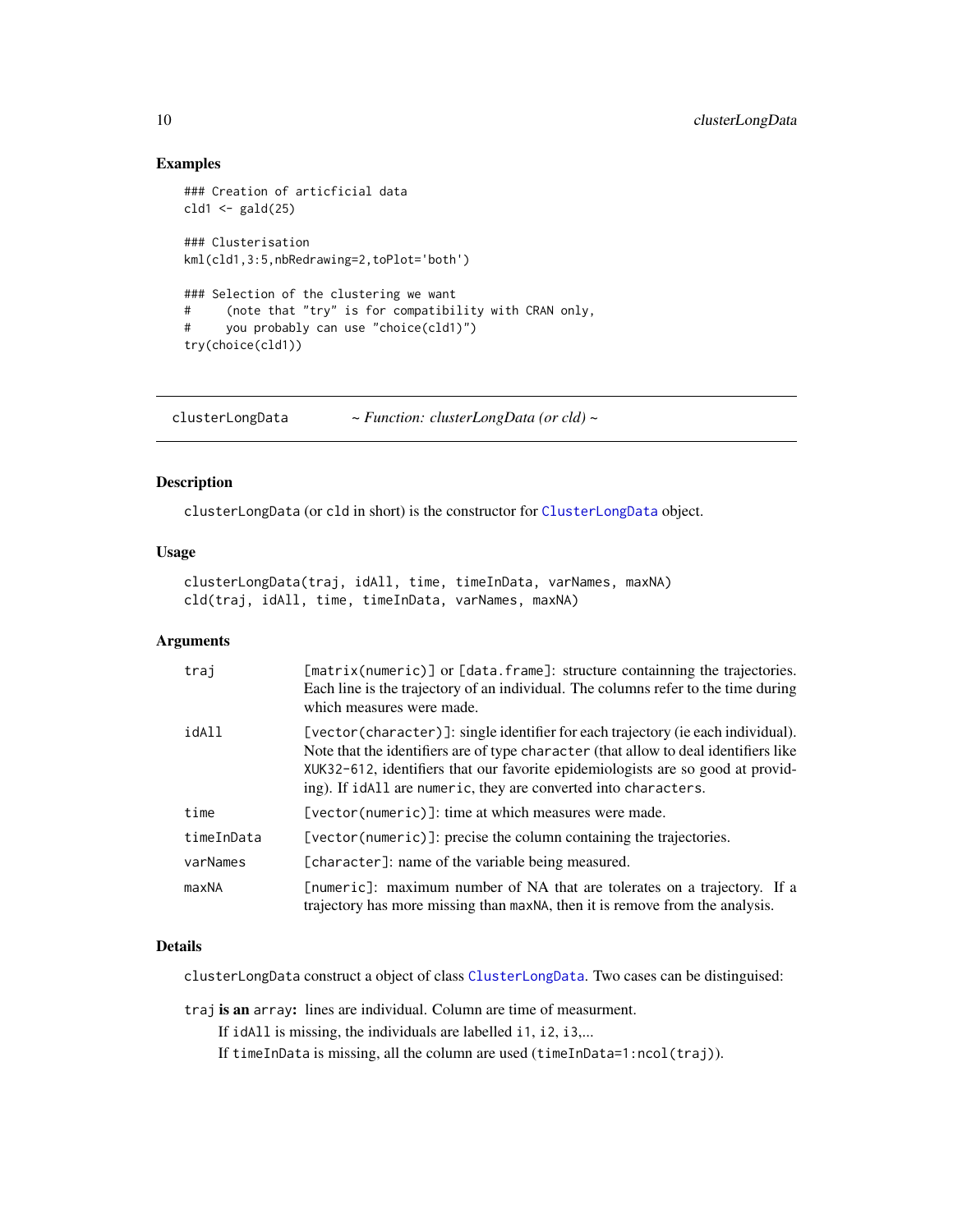<span id="page-10-0"></span>If traj is a data. frame: lines are individual. Column are time of measurement.

If idAll is missing, then the first column of the data. frame is used for idAll

If timeInData is missing and idAll is missing, then all the columns but the first are used for

timeInData (the first is omited since it is already used for idAll): idAll=traj[,1],timeInData=2:ncol(traj). If timeInData is missing but idAll is not missing, then all the column including the first are

used for timeInData: timeInData=1:ncol(traj).

#### Value

An object of class [ClusterLongData](#page-11-1).

#### Author

Christophe Genolini 1. UMR U1027, INSERM, Université Paul Sabatier / Toulouse III / France 2. CeRSME, EA 2931, UFR STAPS, Université de Paris Ouest-Nanterre-La Défense / Nanterre / France

# References

[1] C. Genolini and B. Falissard "KmL: k-means for longitudinal data" Computational Statistics, vol 25(2), pp 317-328, 2010

[2] C. Genolini and B. Falissard "KmL: A package to cluster longitudinal data" Computer Methods and Programs in Biomedicine, 104, pp e112-121, 2011

### See Also

Overview: [kml-package](#page-1-1) Classes : [ClusterLongData](#page-11-1) Methods : [choice](#page-7-1), [kml](#page-20-1) Plot : [plot\(ClusterLongData\)](#page-0-0)

#### Examples

##################### ### From matrix

```
### Small data
mat <- matrix(c(1,NA,3,2,3,6,1,8,10),3,3,dimnames=list(c(101,102,104),c("T2","T4","T8")))
clusterLongData(mat)
(ld1 <- clusterLongData(traj=mat,idAll=as.character(c(101,102,104)),time=c(2,4,8),varNames="V"))
plot(ld1)
```

```
### Big data
mat <- matrix(runif(1051*325),1051,325)
(ld2 <- clusterLongData(traj=mat,idAll=paste("I-",1:1051,sep=""),time=(1:325)+0.5,varNames="R"))
```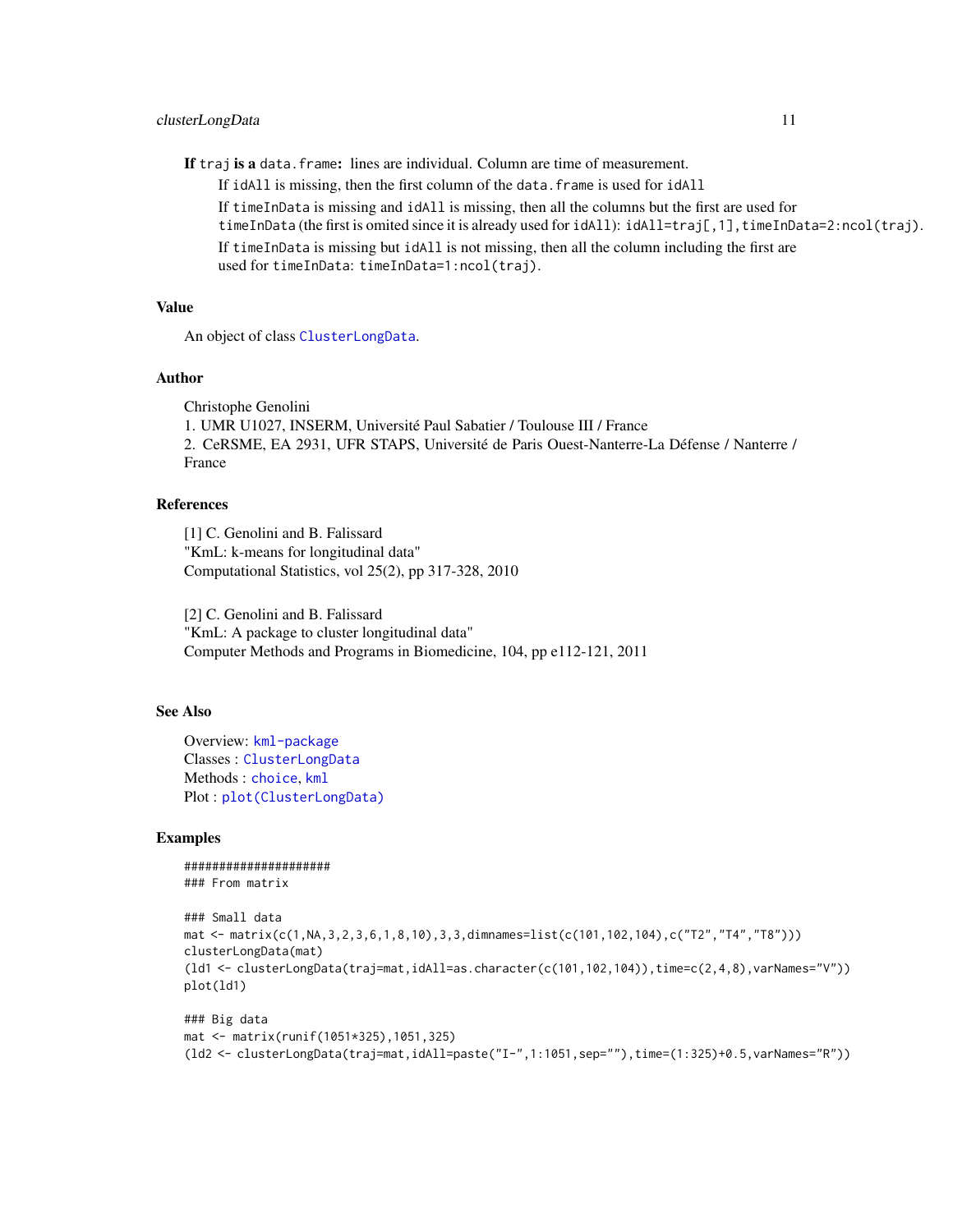```
####################
### From data.frame
dn <- data.frame(id=1:3,v1=c(NA,2,1),v2=c(NA,1,0),v3=c(3,2,2),v4=c(4,2,NA))
### Basic
clusterLongData(dn)
### Selecting some times
(ld3 <- clusterLongData(dn,timeInData=c(1,2,4),varNames=c("Hyp")))
### Excluding trajectories with more than 1 NA
(ld3 <- clusterLongData(dn,maxNA=1))
```
<span id="page-11-1"></span>ClusterLongData-class *~ Class: ClusterLongData ~*

#### Description

ClusterLongData is an object containing trajectories and associated [Partition](#page-0-0)

#### Objects from the Class

[kml](#page-20-1) is an algorithm that builds a set of [Partition](#page-0-0) from longitudinal data. ClusterLongData is the object containing the original longitudinal data and all the Partition that kml finds.

When created, an ClusterLongData object simply contains initial data (the trajectories). After the execution of kml, it contains the original data and the [Partition](#page-0-0) which has just been calculated by kml.

Note that if kml is executed several times, every new Partition is added to the original ones, no pre-existing Partition is erased.

#### **Slots**

- idAll [vector(character)]: Single identifier for each of the trajectory (each individual). Usefull for exporting clusters.
- idFewNA [vector(character)]: Restriction of idAll to the trajectories that does not have 'too many' missing value. See maxNA for details.
- time [numeric]: Time at which measures are made.
- varNames [character]: Name of the variable measured.
- traj [matrix(numeric)]: Contains the longitudianl data. Each lines is the trajectories of an individual. Each column is the time at which measures are made.
- dimTraj [vector2(numeric)]: size of the matrix traj (ie dimTraj=c(length(idFewNA),length(time))).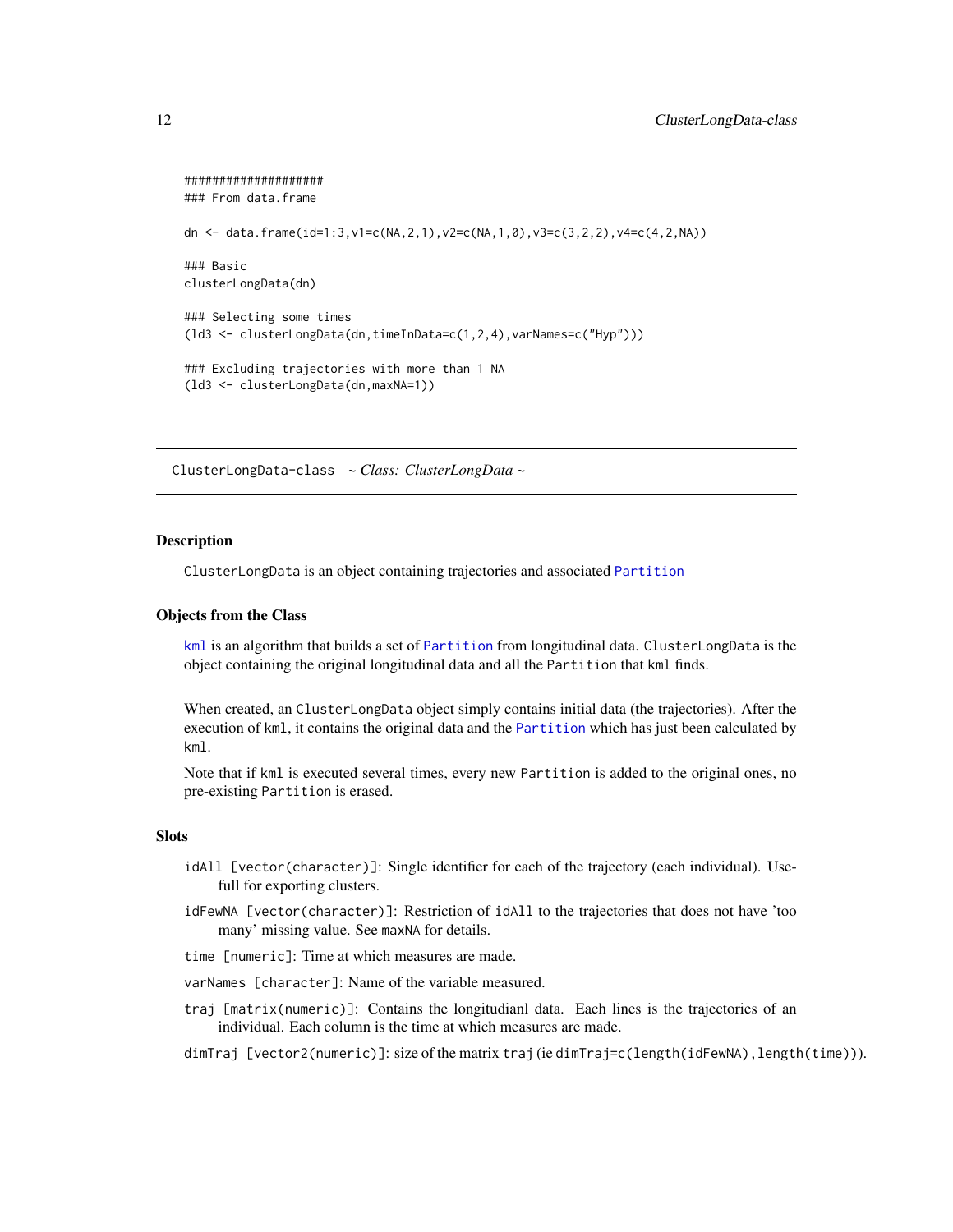- <span id="page-12-0"></span>maxNA [numeric] or [vector(numeric)]: Individual whose trajectories contain 'too many' missing value are exclude from traj and will no be use in the analysis. Their identifier is preserved in idAll but not in idFewNA. 'too many' is define by maxNA: a trajectory with more missing than maxNA is exclude.
- reverse [matrix(numeric)]: if the trajectories are scale using the function [scale](#page-0-0), the 'scaling parameters' (probably mean and standard deviation) are saved in reverse. This is usefull to restaure the original data after a scaling operation.
- criterionActif [character]: Store the criterion name that will be used by functions that need a single criterion (like [plotCriterion](#page-0-0) or [ordered\)](#page-0-0).
- initializationMethod [vector(chararcter)]: list all the initialization method that has already been used to find some Partition (usefull to not run several time a deterministic method).

sorted [logical]: are the Partition curently hold in the object sorted in decreasing order?

- c1 [list(Partition)]: list of Partition with 1 clusters.
- c2 [list(Partition)]: list of Partition with 2 clusters.
- c3 [list(Partition)]: list of Partition with 3 clusters.

...

c26 [list(Partition)]: list of Partition with 26 clusters.

#### Extends

Class [LongData](#page-0-0), directly. Class [ListPartition](#page-0-0), directly.

# Construction

Class ClusterizLongData objects can be constructed via function [clusterLongData](#page-9-1) that turn a data.frame or a matrix into a ClusterLongData. Note that some artificial data can be generated using [gald](#page-15-2).

#### Methods

object['xxx'] Get the value of the field xxx. Inherit from [LongData](#page-0-0) and [ListPartition](#page-0-0).

object['xxx']<-value Set the field xxx to value. xxx. Inherit from [ListPartition](#page-0-0).

[plot](#page-25-2) Display the ClusterLongData according to a [Partition](#page-0-0).

#### Special thanks

Special thanks to Boris Hejblum for debugging the  $\check{\ }$  and  $\check{\ }$  =  $\check{\ }$  operators (the previous version was not compatible with the matrix package, which is used by lme4).

#### See Also

Overview: [kml-package](#page-1-1) Classes : [Partition](#page-0-0), [LongData](#page-0-0), [ListPartition](#page-0-0) Methods : [clusterLongData](#page-9-1), [kml](#page-20-1), [choice](#page-7-1) Plot : [plot\(ClusterLongData\)](#page-0-0), [plotCriterion](#page-0-0)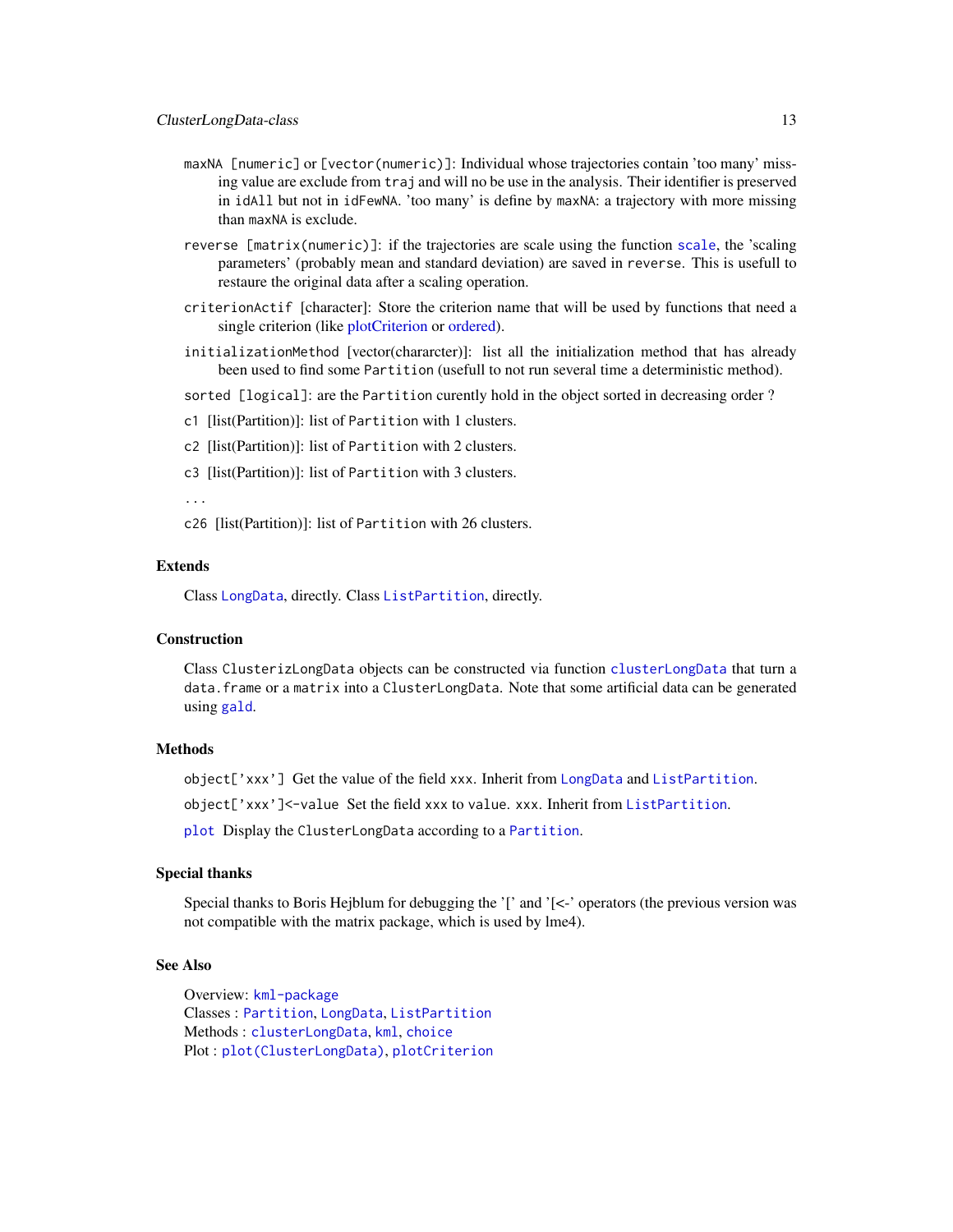### Examples

```
################
### Creation of some trajectories
traj <- matrix(c(1,2,3,1,4, 3,6,1,8,10, 1,2,1,3,2, 4,2,5,6,3, 4,3,4,4,4, 7,6,5,5,4),6)
myCld <- clusterLongData(
    traj=traj,
    idAll=as.character(c(100,102,103,109,115,123)),
    time=c(1,2,4,8,15),
   varNames="P",
   maxNA=3
)
################
### get and set
myCld["idAll"]
myCld["varNames"]
myCld["traj"]
################
### Creation of a Partition
part2 <- partition(clusters=rep(1:2,3),myCld)
part3 <- partition(clusters=rep(1:3,2),myCld)
################
### Adding a clusterization to a clusterizLongData
myCld["add"] <- part2
myCld["add"] <- part3
myCld
```
epipageShort *~ Data: epipageShort ~*

# Description

A subset of the longitudinal study EPIPAGE.

# Usage

data(epipageShort)

# Format

id unique idenfier for each patient.

gender Male or Female.

sdq3 score of the Strengths and Difficulties Questionnaire at 3 years old.

<span id="page-13-0"></span>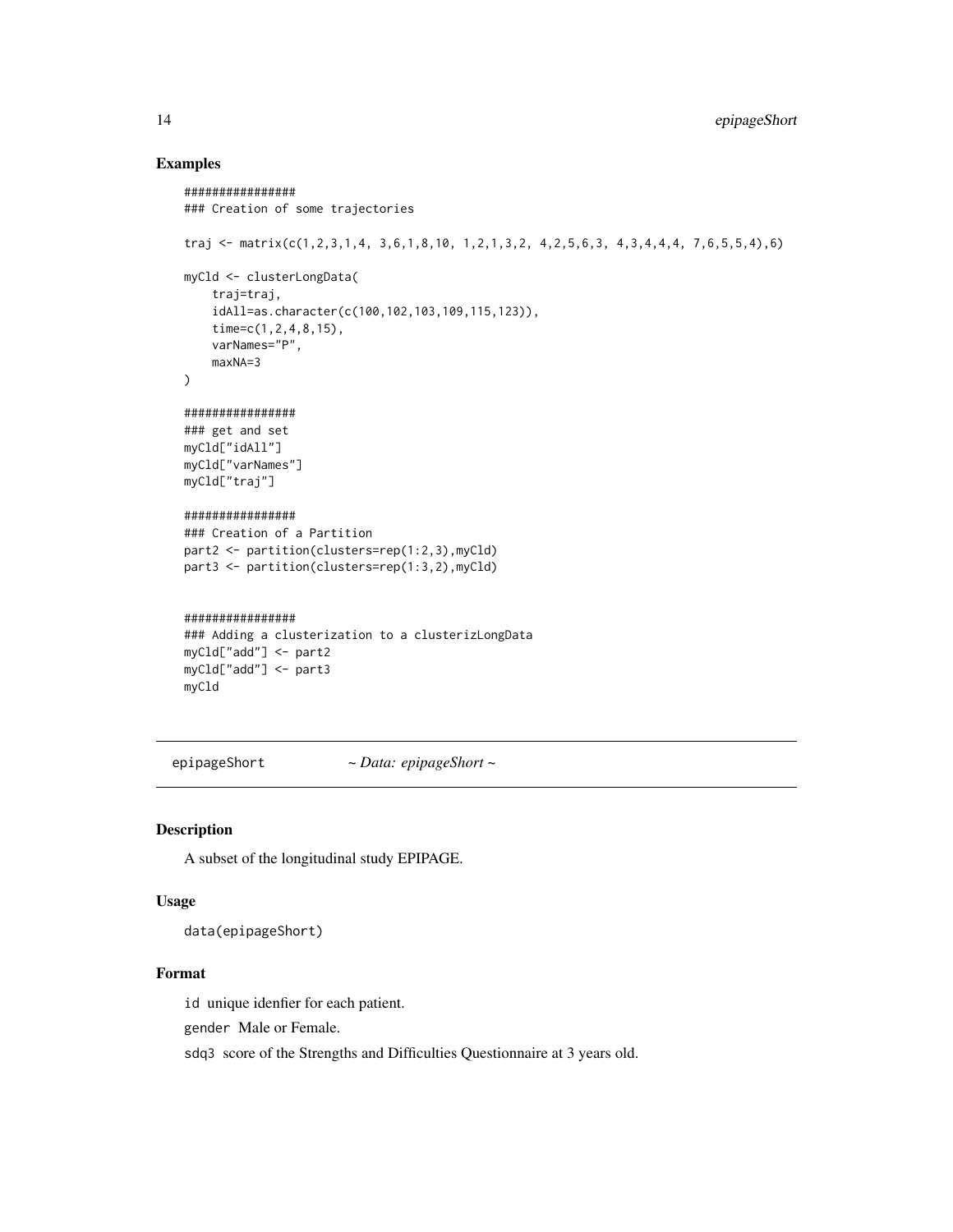<span id="page-14-0"></span>sdq4 score of the Strengths and Difficulties Questionnaire at 4 years old.

sdq5 score of the Strengths and Difficulties Questionnaire at 5 years old.

sdq8 score of the Strengths and Difficulties Questionnaire at 8 years old.

#### Details

The EPIPAGE cohort, funded by INSERM and the French general health authority, is a multiregional French follow-up survey of severely premature children. It included more than 4000 children born at less than 33 weeks gestational age, and two control samples of children, respectively born at 33-34 weeks of gestational age and born full term. The general objectives were to study short and long term motor, cognitive and behavioural outcomes in these children, and to determine the impact of medical practice, care provision and organization of perinatal care, environment, family circle and living conditions on child health and development. About 2600 children born severely premature and 400 and 600 controls respectively were followed up to the age of 5 years and then to the age of 8.

The SDQ is a behavioral questionnaire for children and adolescents ages 4 through 16 years old. It measures the severity of the disability (higher score indicate higher disability).

The database belongs to the INSERM unit U953 (P.Y. Ancel). which has agreed to include the variable SDQ in the library.

#### References

- [lar08 ] Larroque B, Ancel P, Marret S, Marchand L, André M, Arnaud C, Pierrat V, Rozé J, Messer J, Thiriez G, et al. (2008). "Neurodevelopmental disabilities and special care of 5-year-old children born before 33 weeks of gestation (the EPIPAGE study): a longitudinal cohort study." The Lancet, 371(9615), 813-820.
- [lau11 ] Laurent C, Kouanfack C, Laborde-Balen G, Aghokeng A, Mbougua J, Boyer S, Carrieri M, Mben J, Dontsop M, Kazé S, et al. (2011). "Monitoring of HIV viral loads, CD4 cell counts, and clinical assessments versus clinical monitoring alone for antiretroviral therapy in rural district hospitals in Cameroon (Stratall ANRS 12110/ESTHER): a randomised non-inferiority trial." The Lancet Infectious Diseases, 11(11), 825-833.

#### Examples

```
data(epipageShort)
str(epipageShort)
```
fuzzyKmlSlow *~ Algorithm fuzzy kml: Fuzzy k-means for Longitidinal data ~*

# Description

fuzzyKmlSlow is a new implementation of fuzzy k-means for longitudinal data (or trajectories).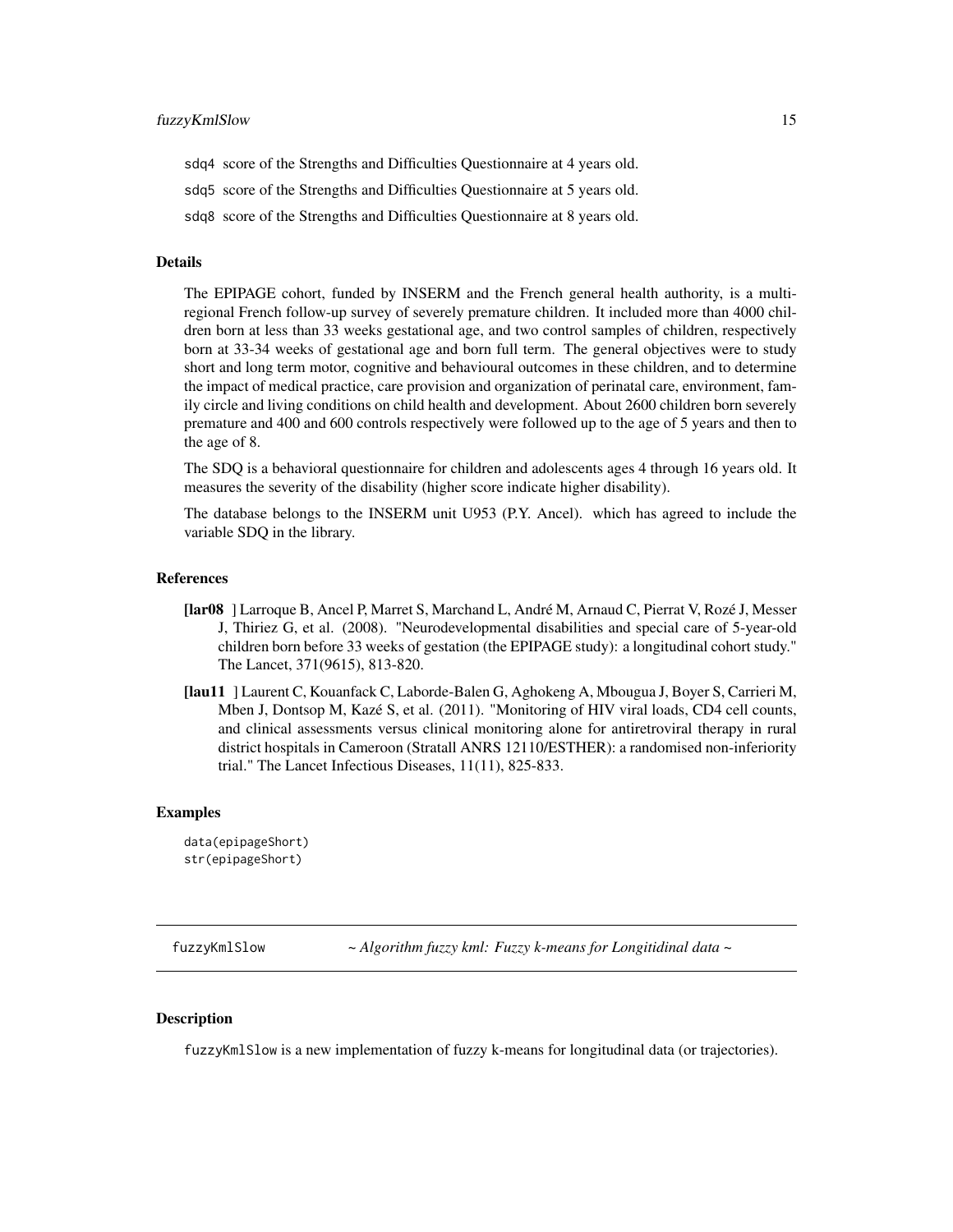#### <span id="page-15-0"></span>Usage

```
fuzzyKmlSlow(traj, clusterAffectation, toPlot = "traj",
  fuzzyfier = 1.25, parAlgo = parAlGO()
```
# Arguments

| trai               | [matrix(numeric)]: Matrix holding the longitudinal data                                                       |
|--------------------|---------------------------------------------------------------------------------------------------------------|
| clusterAffectation |                                                                                                               |
|                    | [vector(numeric)]: Initial starting condition                                                                 |
| toPlot             | [character]: if "traj", then the trajectories are plot. If "none", there is no<br>graphical display (faster). |
| fuzzyfier          | [numeric]: value of the fuzzy k-means algorithm fuzzyfier.                                                    |
| parAlgo            | [ParKm]]: default parameters for the algorithm.                                                               |

# Details

fuzzyKmlSlow is a new implementation of fuzzy k-means for longitudinal data (or trajectories). To date, it is writen in R (and not in C, this explain the "slow")

# Value

The matrix of the individual membership.

### See Also

[kml](#page-20-1)

#### Examples

```
### Data generation
traj <- gald(25)["traj"]
partInit <- initializePartition(3,100,"kmeans--",traj)
### fuzzy Kml
partResult <- fuzzyKmlSlow(traj,partInit)
```
<span id="page-15-1"></span>generateArtificialLongData

*~ Function: generateArtificialLongData (or gald) ~*

# <span id="page-15-2"></span>Description

This function builp up an artificial longitudinal data set (single variable-trajectory) an turn it into an object of class [ClusterLongData](#page-11-1).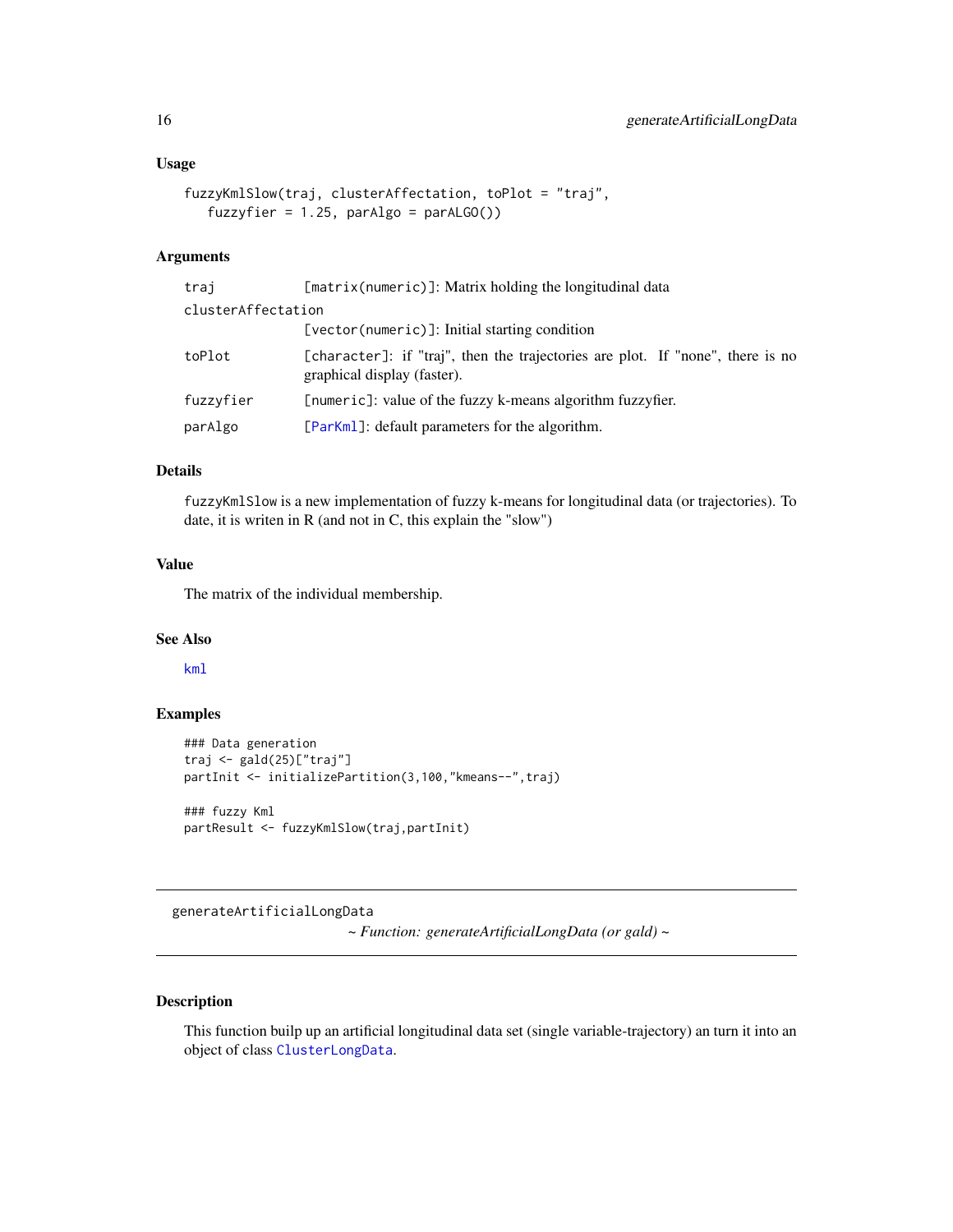#### Usage

```
gald(nbEachClusters=50,time=0:10,varNames="V",
   meanTrajectories=list(function(t){0},function(t){t},
       function(t){10-t},function(t){-0.4*t^2+4*t}),
    personalVariation=function(t){rnorm(1,0,2)},
    residualVariation=function(t){rnorm(1,0,2)},
    decimal=2,percentOfMissing=0)
```

```
generateArtificialLongData(nbEachClusters=50,time=0:10,varNames="V",
   meanTrajectories=list(function(t){0},function(t){t},
       function(t){10-t},function(t){-0.4*t^2+4*t}),
   personalVariation=function(t){rnorm(1,0,2)},
    residualVariation=function(t){rnorm(1,0,2)},
    decimal=2,percentOfMissing=0)
```
# Arguments

|                   | nbEachClusters [numeric] or [vector(numeric)]: number of trajectories that each cluster must<br>contain. If a single number is given, it is duplicated for all groups.                                                                                                                                                                             |  |  |  |  |
|-------------------|----------------------------------------------------------------------------------------------------------------------------------------------------------------------------------------------------------------------------------------------------------------------------------------------------------------------------------------------------|--|--|--|--|
| time              | [vector(numeric)]: time at which measures are made.                                                                                                                                                                                                                                                                                                |  |  |  |  |
| varNames          | [character]: name of the variable.                                                                                                                                                                                                                                                                                                                 |  |  |  |  |
| meanTrajectories  |                                                                                                                                                                                                                                                                                                                                                    |  |  |  |  |
|                   | [list(function)]: lists the functions define the average trajectories of each cluster.                                                                                                                                                                                                                                                             |  |  |  |  |
| personalVariation |                                                                                                                                                                                                                                                                                                                                                    |  |  |  |  |
|                   | [function] or [list(function)]: lists the functions defining the personnal variation<br>between an individual and the mean trajectories of its cluster. Note that these<br>function should be constant function (the personal variation can not evolve with<br>time). If a single function is given, it is duplicated for all groups (see detail). |  |  |  |  |
| residualVariation |                                                                                                                                                                                                                                                                                                                                                    |  |  |  |  |
|                   | [function] or [list(function)]: lists the functions generating the noise of each<br>trajectory within its own cluster. If a single function is given, it is duplicated for<br>all groups (see detail).                                                                                                                                             |  |  |  |  |
| decimal           | [numeric]: number of decimals used to round up values.                                                                                                                                                                                                                                                                                             |  |  |  |  |
| percentOfMissing  |                                                                                                                                                                                                                                                                                                                                                    |  |  |  |  |
|                   | [numeric]: percentage (between 0 and 1) of missing data generated in each clus-<br>ter. If a single value is given, it is duplicated for all groups. The missing values<br>are Missing Completly At Random (MCAR).                                                                                                                                 |  |  |  |  |

# Details

generateArtificialLongData (gald in short) is a function that contruct a set of artificial longitudinal data. Each individual is considered as belonging to a group. This group follows a theoretical trajectory, function of time. These functions (one per group) are given via the argument meanTrajectories.

Within a group, the individual undergoes individal variations. Individual variations are given via the argument residualVariation.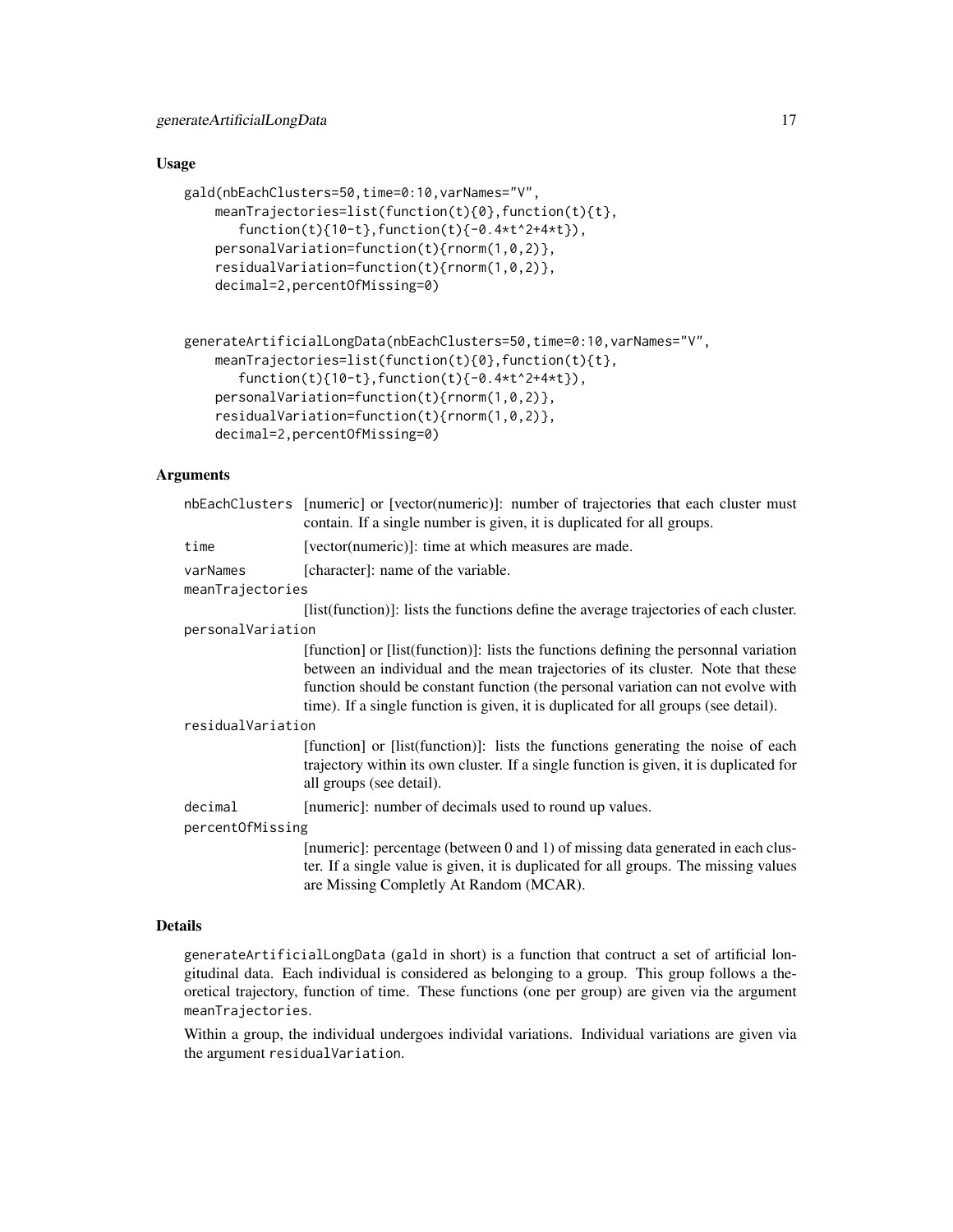# <span id="page-17-0"></span>18 generateArtificialLongData

The number of individuals in each group is given by nbEachClusters.

Finally, it is possible to add missing values randomly (MCAR) striking the data thanks to percentOfMissing.

#### Value

An object of class [ClusterLongData](#page-11-1).

# Author

Christophe Genolini 1. UMR U1027, INSERM, Université Paul Sabatier / Toulouse III / France 2. CeRSME, EA 2931, UFR STAPS, Université de Paris Ouest-Nanterre-La Défense / Nanterre / France

#### References

[1] C. Genolini and B. Falissard "KmL: k-means for longitudinal data" Computational Statistics, vol 25(2), pp 317-328, 2010

[2] C. Genolini and B. Falissard "KmL: A package to cluster longitudinal data" Computer Methods and Programs in Biomedicine, 104, pp e112-121, 2011

# See Also

[ClusterLongData](#page-11-1), [clusterLongData](#page-9-1)

# Examples

par(ask=TRUE)

##################### ### Default example

```
(ex1 <- generateArtificialLongData())
plot(ex1)
plot(ex1,parTraj=parTRAJ(col=rep(2:5,each=50)))
```
#### #####################

### Three diverging lines

ex2 <- generateArtificialLongData(meanTrajectories=list(function(t)0,function(t)-t,function(t)t)) plot(ex2,parTraj=parTRAJ(col=rep(2:4,each=50)))

#### #####################

### Three diverging lines with high variance, unbalance groups and missing value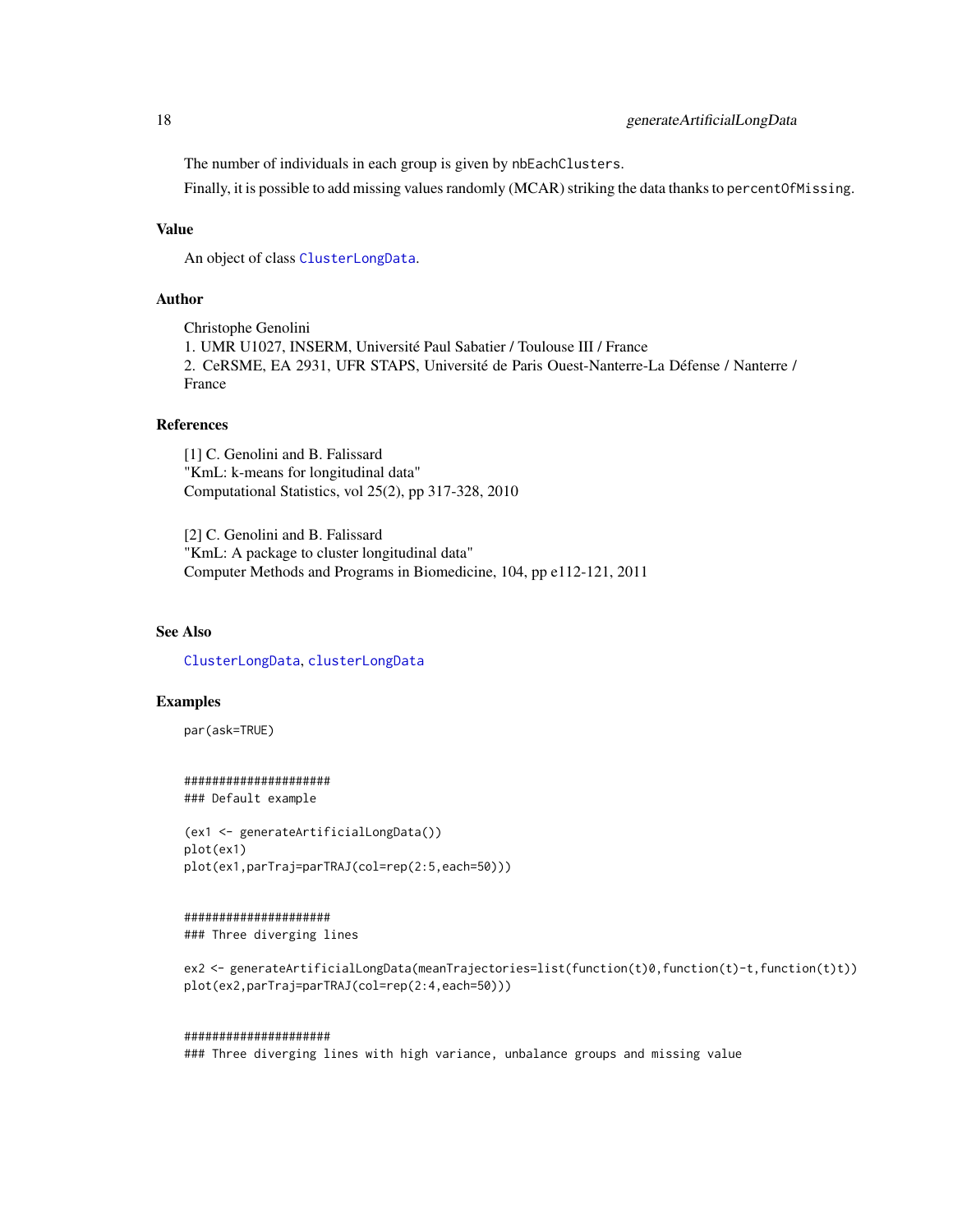```
ex3 <- generateArtificialLongData(
   meanTrajectories=list(function(t)0,function(t)-t,function(t)t),
   nbEachClusters=c(100,30,10),
   residualVariation=function(t){rnorm(1,0,3)},
   percentOfMissing=c(0.25,0.5,0.25)
\lambdapart3 <- partition(rep(1:3,c(100,30,10)))
plot(ex3,parTraj=parTRAJ(col=rep(2:4,c(100,30,10))))
#####################
### Four strange functions
ex4 <- generateArtificialLongData(
    nbEachClusters=c(300,200,100,100),
   meanTrajectories=list(function(t){-10+2*t},function(t){-0.6*t^2+6*t-7.5},
       function(t){10*sin(t)},function(t){30*dnorm(t,2,1.5)}),
    residualVariation=function(t){rnorm(1,0,3)},
    time=0:10,decimal=2,percentOfMissing=0.3)
plot(ex4,parTraj=parTRAJ(col=rep(2:5,c(300,200,100,100))))
#####################
### To get only longData (if you want some artificial longData
### to deal with another algorithm), use the getteur ["traj"]
```

```
ex5 <- gald(nbEachCluster=3,time=1:3)
ex5["traj"]
```

```
par(ask=FALSE)
```
getBestPostProba *~ Function: getBestPostProba ~*

### Description

Given a [ClusterLongData](#page-11-1) object that hold a [Partition](#page-0-0), this function extract the best posterior probability of each individual.

# Usage

```
getBestPostProba(xCld, nbCluster, clusterRank = 1)
```
# Arguments

| xC1d        | [ClusterLongData]: object from who a cluster should be extracted. |
|-------------|-------------------------------------------------------------------|
| nbCluster   | [integer]: number of cluster of the desired cluster.              |
| clusterRank | [integer]: rank of the partition in the clusters list.            |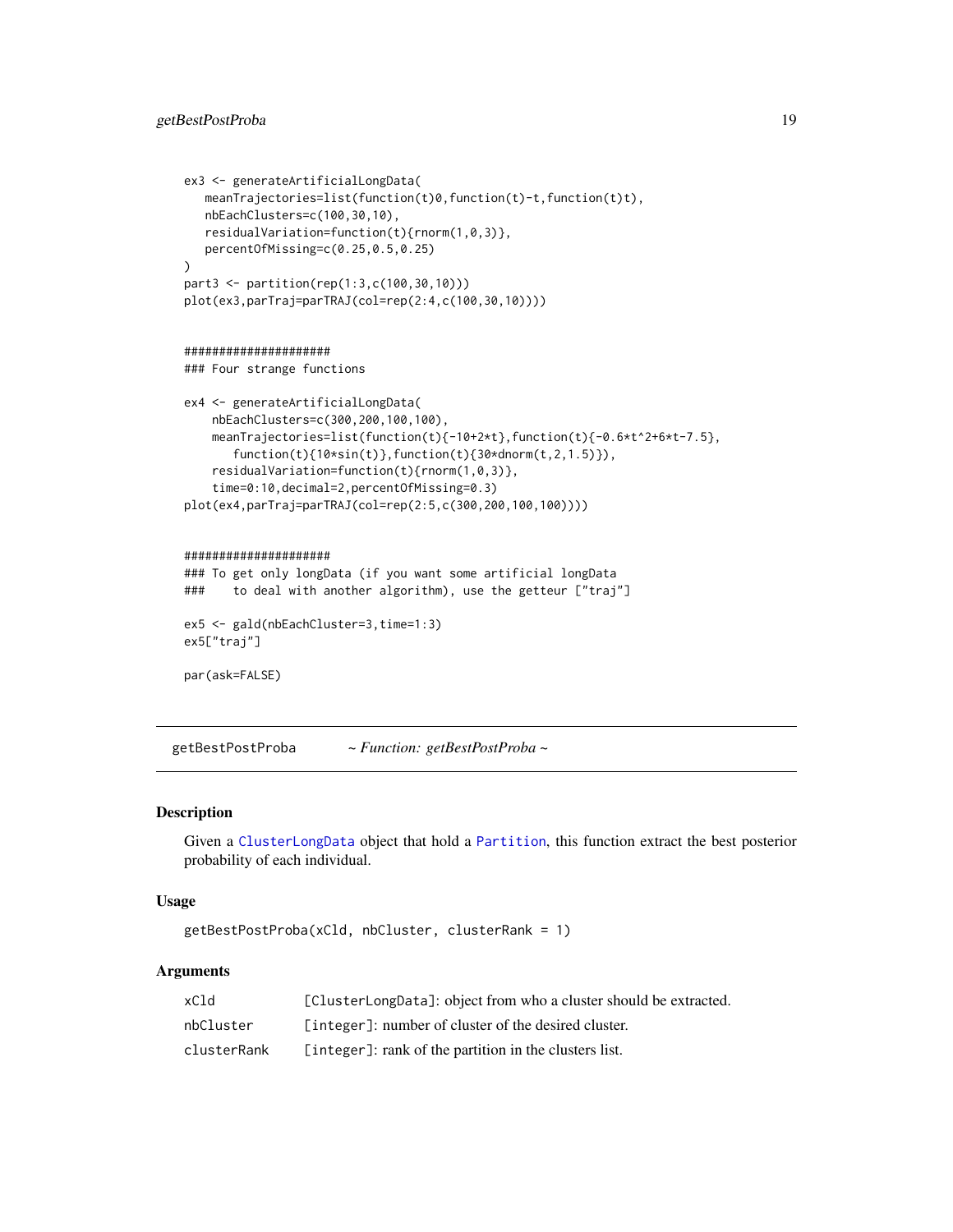# <span id="page-19-0"></span>Details

Given a [ClusterLongData](#page-11-1) object that hold a [Partition](#page-0-0), this function extract the best posterior probability of each individual.

#### Value

A vector of numeric.

#### See Also

[ClusterLongData](#page-11-1)

#### Examples

```
### Creation of an object ClusterLongData
myCld <- gald(20)
```
### Computation of some partition kml(myCld,2:4,3)

### Extraction the best posterior probabilities ### form the list of partition with 3 clusters of the second clustering getBestPostProba(myCld,3,2)

getClusters *~ Function: getClusters ~*

#### Description

This function extract a cluster affectation from an [ClusterLongData](#page-11-1) object.

#### Usage

```
getClusters(xCld, nbCluster, clusterRank = 1, asInteger = FALSE)
```
#### Arguments

| xCld        | [ClusterLongData]: object from who a cluster should be extracted.                                          |
|-------------|------------------------------------------------------------------------------------------------------------|
| nbCluster   | [integer]: number of cluster of the desired cluster.                                                       |
| clusterRank | [integer]: rank of the partition in the clusters list.                                                     |
| asInteger   | [logical]: should the cluster be given as a vector of integer? If FALSE, a<br>vector of LETTERS is return. |

# Details

This function extract a clusters from an object [ClusterLongData](#page-11-1). It is almost the same as xCld[paste("c", nbCluster, sepexcept that the individual with too many missing value (and thus excludes from the analysis) will be noted by some NA values.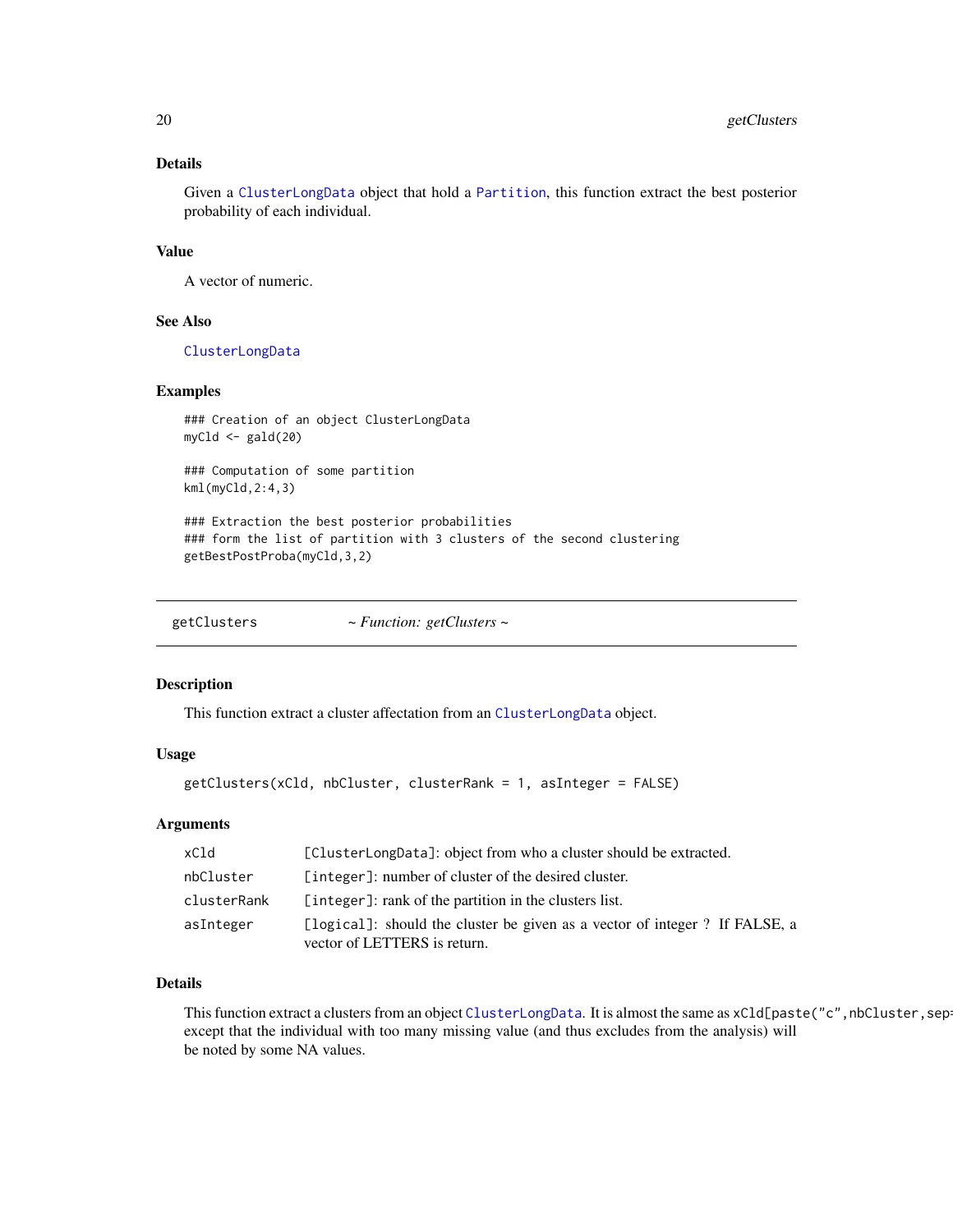<span id="page-20-0"></span> $kml$  21

# Value

A vector of numeric or a LETTER, according to the value of asInteger.

#### See Also

[ClusterLongData](#page-11-1)

### Examples

```
### Creation of an object ClusterLongData
myCld <- gald(20)
### Computation of some partition
kml(myCld,2:4,3)
### Extraction form the list of partition with 3 clusters
### of the second clustering
getClusters(myCld,3,2)
```
<span id="page-20-1"></span>kml *~ Algorithm kml: K-means for Longitidinal data ~*

#### Description

kml is a implementation of k-means for longitudinal data (or trajectories). This algorithm is able to deal with missing value and provides an easy way to re roll the algorithm several times, varying the starting conditions and/or the number of clusters looked for.

Here is the description of the algorithm. For an overview of the package, see [kml-package.](#page-1-1)

#### Usage

```
kml(object,nbClusters=2:6,nbRedrawing=20,toPlot="none",parAlgo=parALGO())
```
#### Arguments

| object      | [ClusterLongData]: contains trajectories to cluster as well as previous Partition.                                                                                                                                                                            |
|-------------|---------------------------------------------------------------------------------------------------------------------------------------------------------------------------------------------------------------------------------------------------------------|
| nbClusters  | [vector(numeric)]: Vector containing the number of clusters with which kml<br>must work. By default, nbClusters is 2:6 which indicates that kml must search<br>partitions with respectively 2, then 3,  up to 6 clusters. Maximum number of<br>cluster is 26. |
| nbRedrawing | [numeric]: Sets the number of time that k-means must be re-run (with different<br>starting conditions) for each number of clusters.                                                                                                                           |
| toPlot      | [character]: either 'traj' for plotting trajectories alone, 'criterion' for plot-<br>ting criterion alone, 'both' for plotting both or 'none' for not display anything<br>(faster).                                                                           |
| parAlgo     | [ParKml]: parameters used to run the algorithm. They can be change using the<br>function parKml. Option are mainly 'saveFreq', 'maxIt', 'imputationMethod',<br>'distance' and 'startingCondition'. See ParKml for details.                                    |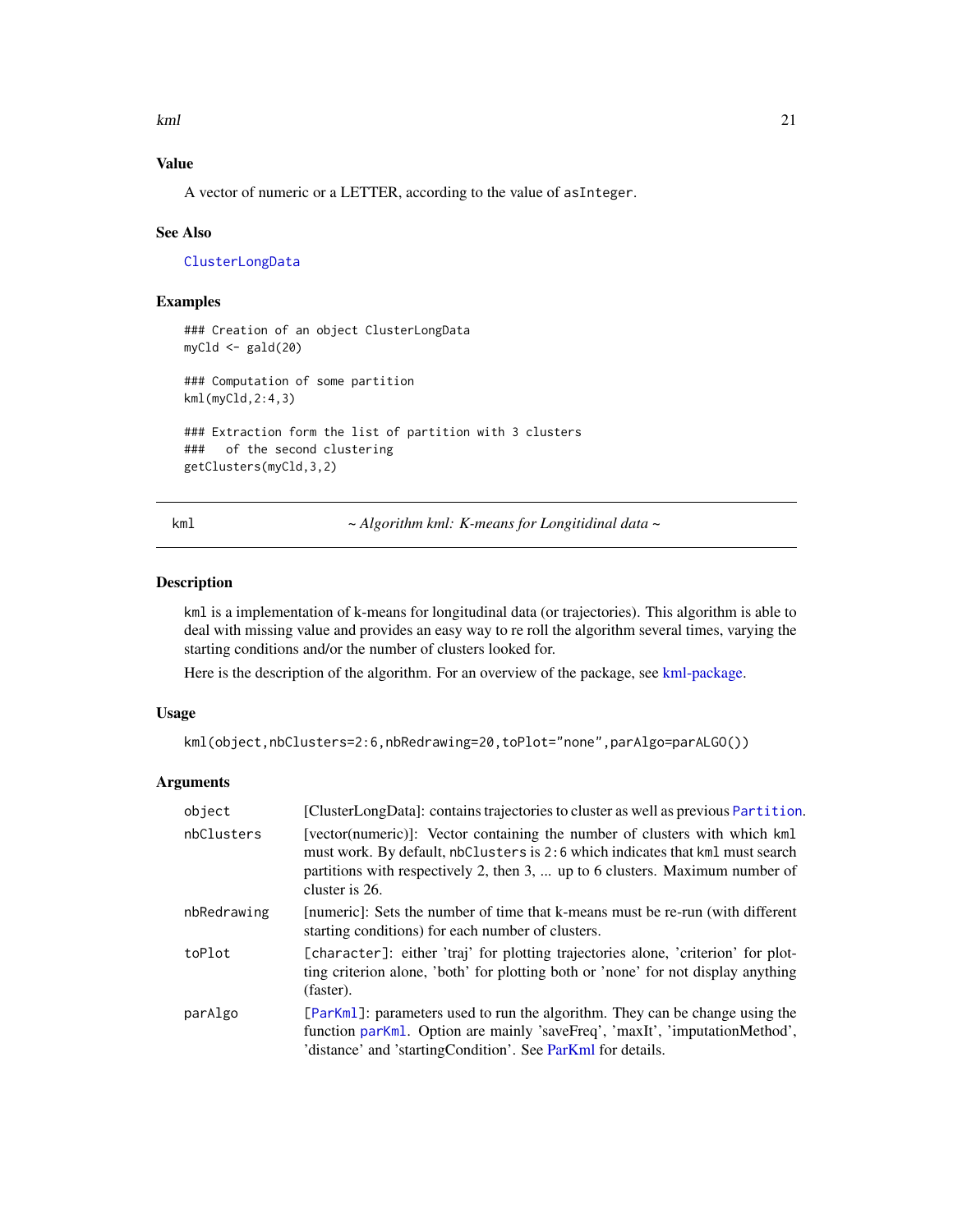<span id="page-21-0"></span>kml works on object of class ClusterLongData. For each number included in nbClusters, kml computes a [Partition](#page-0-0) then stores it in the field cX of the object ClusterLongData according to the number of clusters 'X'. The algorithm starts over as many times as it is told in nbRedrawing. By default, it is executed for 2, 3, 4, 5 and 6 clusters 20 times each, namely 100 times.

When a Partition has been found, it is added to the corresponding slot  $c1$ ,  $c2$ ,  $c3$ , ... or  $c26$ . The sublist cX stores the all Partition with X clusters. Inside a sublist, the Partition can be sorted from the biggest quality criterion to the smallest (the best are stored first, using [ordered,ListPartition](#page-0-0)), or not.

Note that Partition are saved throughout the algorithm. If the user interrupts the execution of kml, the result is not lost. If the user run kml on an object, then runnig kml again on the same object will add some new Partition to the one already found.

The possible starting conditions are defined in [initializePartition](#page-0-0).

#### Value

A [ClusterLongData](#page-11-1) object, after having added some [Partition](#page-0-0) to it.

#### **Optimisation**

Behind kml, there are two different procedures :

- 1. Fast: when the parameter distance is set to "euclidean" and toPlot is set to 'none' or 'criterion', kml call a C compiled (optimized) procedure.
- 2. Slow: when the user defines its own distance or if he wants to see the construction of the clusters by setting toPlot to 'traj' or 'both', kml uses a R non compiled programmes.

The C prodecure is 25 times faster than the R one.

So we advice to use the R procedure 1/ for trying some new method (like using a new distance) or 2/ to "see" the very first clusters construction, in order to check that every thing goes right. Then it is better to switch to the C procedure (like we do in Example section).

If for a specific use, you need a different distance, feel free to contact the author.

#### See Also

Overview: [kml-package](#page-1-1) Classes : [ClusterLongData](#page-11-1), [Partition](#page-0-0) Methods : [clusterLongData](#page-9-1), [choice](#page-7-1)

# Examples

```
### Generation of some data
cld1 <- generateArtificialLongData(25)
### We suspect 3, 4 or 6 clusters, we want 3 redrawing.
### We want to "see" what happen (so printCal and printTraj are TRUE)
kml(cld1,c(3,4,6),3,toPlot='both')
```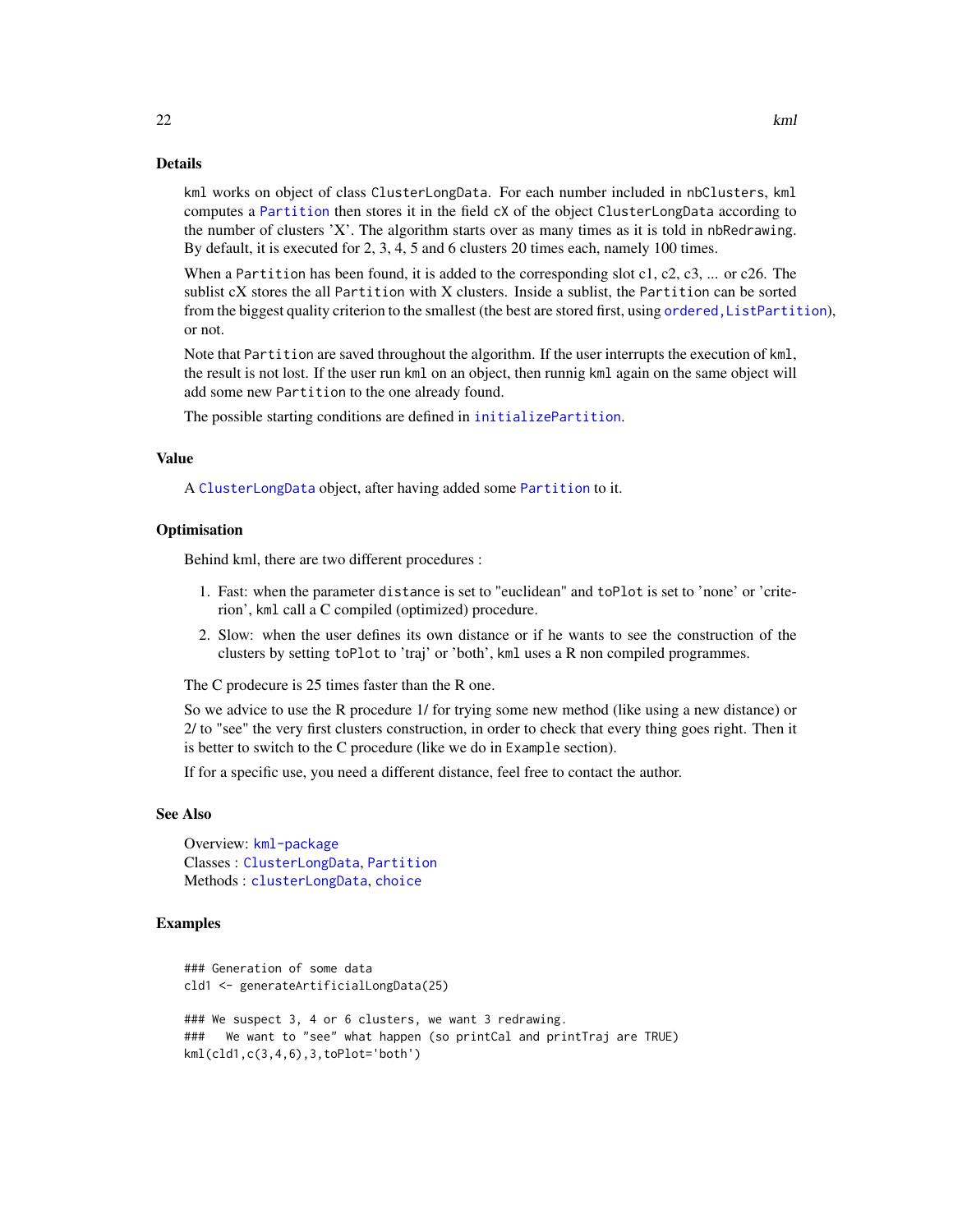#### <span id="page-22-0"></span>parKml 23

```
### 4 seems to be the best. We want 7 more redrawing.
### We don't want to see again, we want to get the result as fast as possible.
kml(cld1,4,10)
```
parKml *~ Function: parKml ~*

#### Description

parKml and parALGO are constructor for the object [ParKml](#page-23-1).

### Usage

```
parKml(saveFreq,maxIt,imputationMethod,distanceName,power,distance,
   centerMethod,startingCond,nbCriterion,scale)
```

```
parALGO(saveFreq=100,maxIt=200,imputationMethod="copyMean",
   distanceName="euclidean",power=2,distance=function(){},
   centerMethod=meanNA,startingCond="nearlyAll",nbCriterion=1000,scale=TRUE)
```
# Arguments

| saveFreg         | [numeric]: Long computations can take several days. So it is possible to save<br>the object ClusterLongData on which works kml once in a while. saveFreq de-<br>fines the frequency of the saving process. The ClusterLongData is saved every<br>saveFreq clustering calculations. The object is saved in the file objectName. Rdata<br>in the curent folder. If saveFreq is set to Inf, the object is never saved. |
|------------------|---------------------------------------------------------------------------------------------------------------------------------------------------------------------------------------------------------------------------------------------------------------------------------------------------------------------------------------------------------------------------------------------------------------------|
| maxIt            | [numeric]: Set a limit to the number of iteration if convergence is not reached.                                                                                                                                                                                                                                                                                                                                    |
| imputationMethod |                                                                                                                                                                                                                                                                                                                                                                                                                     |
|                  | [character]: the calculation of quality criterion can not be done if some value<br>are missing. imputation Method define the method use to impute the missing<br>value. See imputation for detail.                                                                                                                                                                                                                  |
| distanceName     | [character]: name of the distance used by k-means. If the distance Name is<br>one of "manhattan", "euclidean", "minkowski", "maximum", "canberra" or "bi-<br>nary", a compiled optimized version specificaly design for trajectories version<br>is used. Otherwise, the function define in the slot distance is used.                                                                                               |
| power            | [numeric]: If distanceName="minkowski", this define the power that will be<br>used.                                                                                                                                                                                                                                                                                                                                 |
| distance         | [numeric $\le$ function(trajA, trajB)]: function that computes the distance<br>between two trajectories. If no function is specified, the Euclidian distance with<br>Gower adjustment (to deal with missing value) is used.                                                                                                                                                                                         |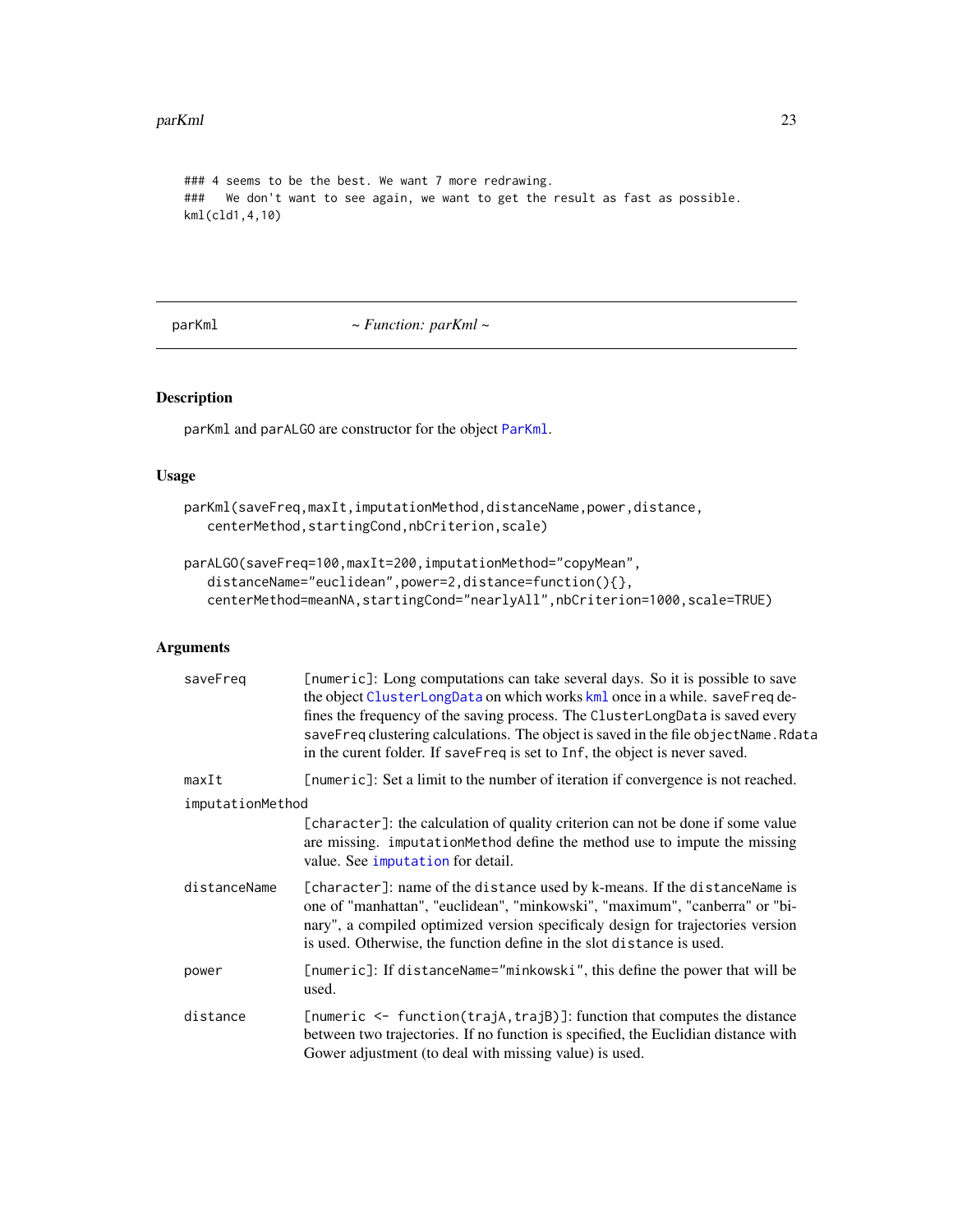<span id="page-23-0"></span>

| centerMethod | function(vector(numeric))]: k-means algorithm<br>$[numeric < -$<br>computes the centers of each cluster. It is possible to personalize the definition<br>of "center" by defining a function "centerMethod". This function should take<br>a vector of numeric as argument and return a single numeric - the center of the<br>vector-.                                                                                            |
|--------------|---------------------------------------------------------------------------------------------------------------------------------------------------------------------------------------------------------------------------------------------------------------------------------------------------------------------------------------------------------------------------------------------------------------------------------|
| startingCond | [character]: specifies the starting condition. Should be one of "random All",<br>"randomK", "maxDist", "kmeans++", "kmeans+", "kmeans-" or "kmeans-" (see<br>initializePartition for details). It also could take two specifics values: "all"<br>stands for c("maxDist","kmeans-") then an alternance of "kmeans-" and "ran-<br>domK" while "nearly All" stands for "kmeans-" then an alternance of "kmeans-"<br>and "randomK". |
| nbCriterion  | [numeric]: set the maximum number of quality criterion that are display on<br>the graph (since displaying a high criterion number an slow down the overall<br>process). The default value is 100.                                                                                                                                                                                                                               |
| scale        | [logical]: if TRUE, then the data will be automaticaly scaled (using the func-<br>tion scale with default values) before the execution of k-means on joint trajec-<br>tories. Then the data will be restore (using the function restoreRealData) just<br>before the end of the function kml 3d. This option has no effect on kml.                                                                                               |

# Details

parKml is the constructor of object [ParKml](#page-23-1).

# Value

An object [ParKml](#page-23-1).

# Examples

```
### Generation of some data
cld1 <- generateArtificialLongData()
### Setting two different set of option :
(option1 <- parALGO())
(option2 <- parALGO(distanceName="maximum",centerMethod=function(x)median(x,na.rm=TRUE)))
### Running kml We suspect 3, 4 or 5 clusters, we want 3 redrawing.
kml(cld1,3:5,3,toPlot="both",parAlgo=option1)
kml(cld1,3:5,3,toPlot="both",parAlgo=option2)
```
<span id="page-23-1"></span>ParKml-class *~ Class: "ParKml" ~*

# Description

ParKml is an object containing some parameter used by [kml](#page-20-1).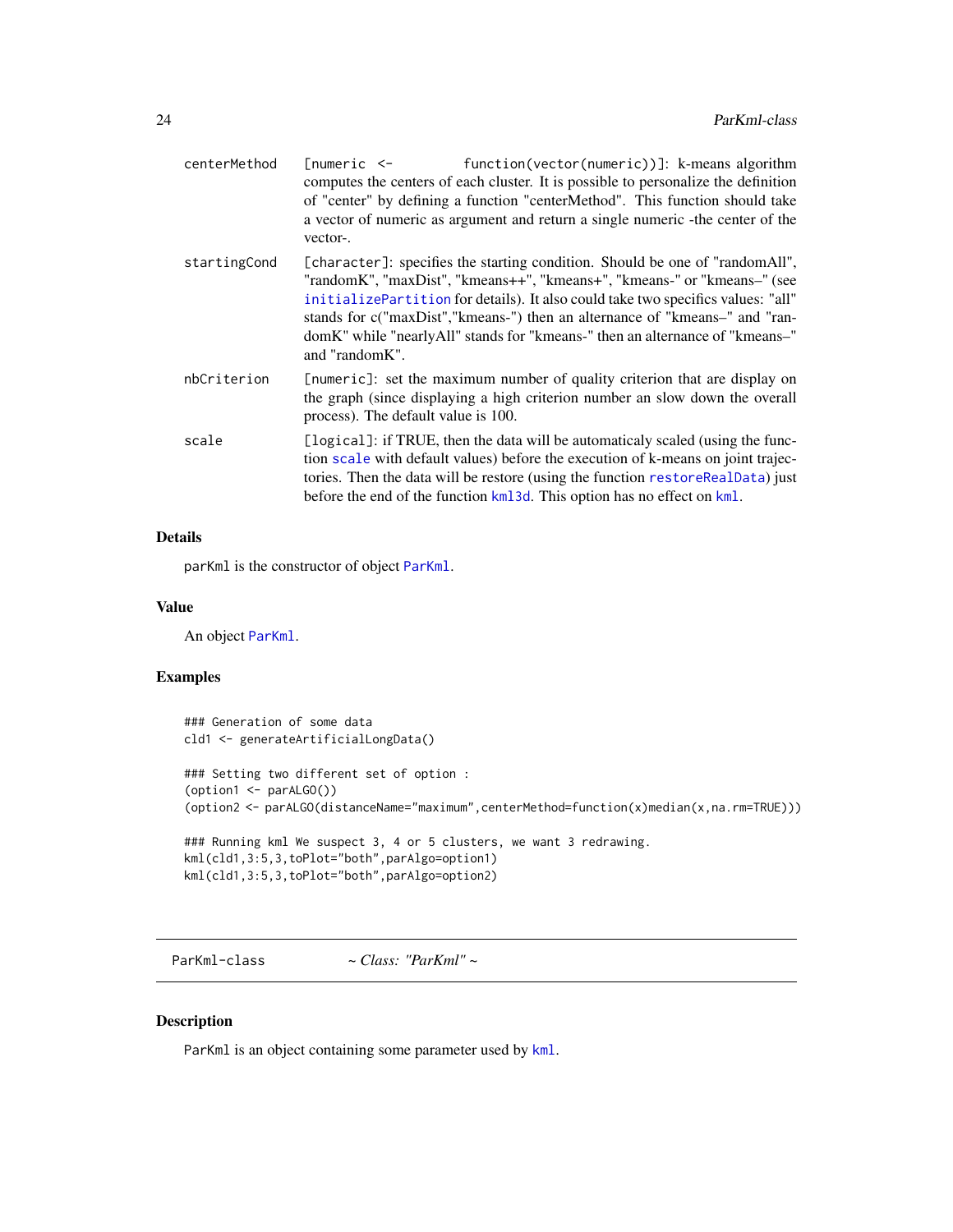#### <span id="page-24-0"></span>ParKml-class 25

#### **Slots**

- saveFreq [numeric]: Long computations can take several days. So it is possible to save the object [ClusterLongData](#page-11-1) on which works [kml](#page-20-1) once in a while. saveFreq defines the frequency of the saving process. The ClusterLongData is saved every saveFreq clustering calculations. The object is saved in the file objectName.Rdata in the curent folder. If saveFreq is set to Inf, the object is never saved.
- maxIt: [numeric]: Set a limit to the number of iteration if convergence is not reached.
- imputationMethod: [character]: the calculation of quality criterion can not be done if some value are missing. imputationMethod define the method use to impute the missing value. See [imputation](#page-0-0) for detail.
- distanceName: [character]: name of the distance used by k-means. If the distanceName is one of "manhattan", "euclidean", "minkowski", "maximum", "canberra" or "binary", a compiled optimized version specificaly design for trajectories version is used. Otherwise, the function define in the slot distance is used.
- power: [numeric]: If distanceName="minkowski", this define the power that will be used.
- distance: [numeric <- function(trajA,trajB)]: function that computes the distance between two trajectories. This field is used only if 'distanceName' is not one of the classical function.
- centerMethod: [numeric <-function(vector(numeric))]: k-means algorithm computes the centers of each cluster. It is possible to personalize the definition of "center" by defining a function "centerMethod". This function should take a vector of numeric as argument and return a single numeric -the center of the vector-.
- startingCond: [character]: specifies the starting condition. Should be one of "randomAll", "randomK", "maxDist", "kmeans++", "kmeans+", "kmeans-" or "kmeans–" (see [initializePartition](#page-0-0) for details). It also could take two specifics values: "all" stands for c("maxDist","kmeans-") then an alternance of "kmeans–" and "randomK" while "nearlyAll" stands for "kmeans-" then an alternance of "kmeans–" and "randomK".
- nbCriterion [numeric]: set the maximum number of quality criterion that are display on the graph (since displaying a high criterion number an slow down the overall process). The default value is 100.
- scale [logical]: if TRUE, then the data will be automaticaly scaled (using the function [scale](#page-0-0) with default values) before the execution of k-means on joint trajectories. Then the data will be restore (using the function [restoreRealData](#page-0-0)) just before the end of the function [kml3d](#page-0-0). This option has no effect on [kml](#page-20-1).

#### Methods

object['xxx'] Get the value of the field xxx.

# Examples

### Building data myCld <- gald() ### Standard kml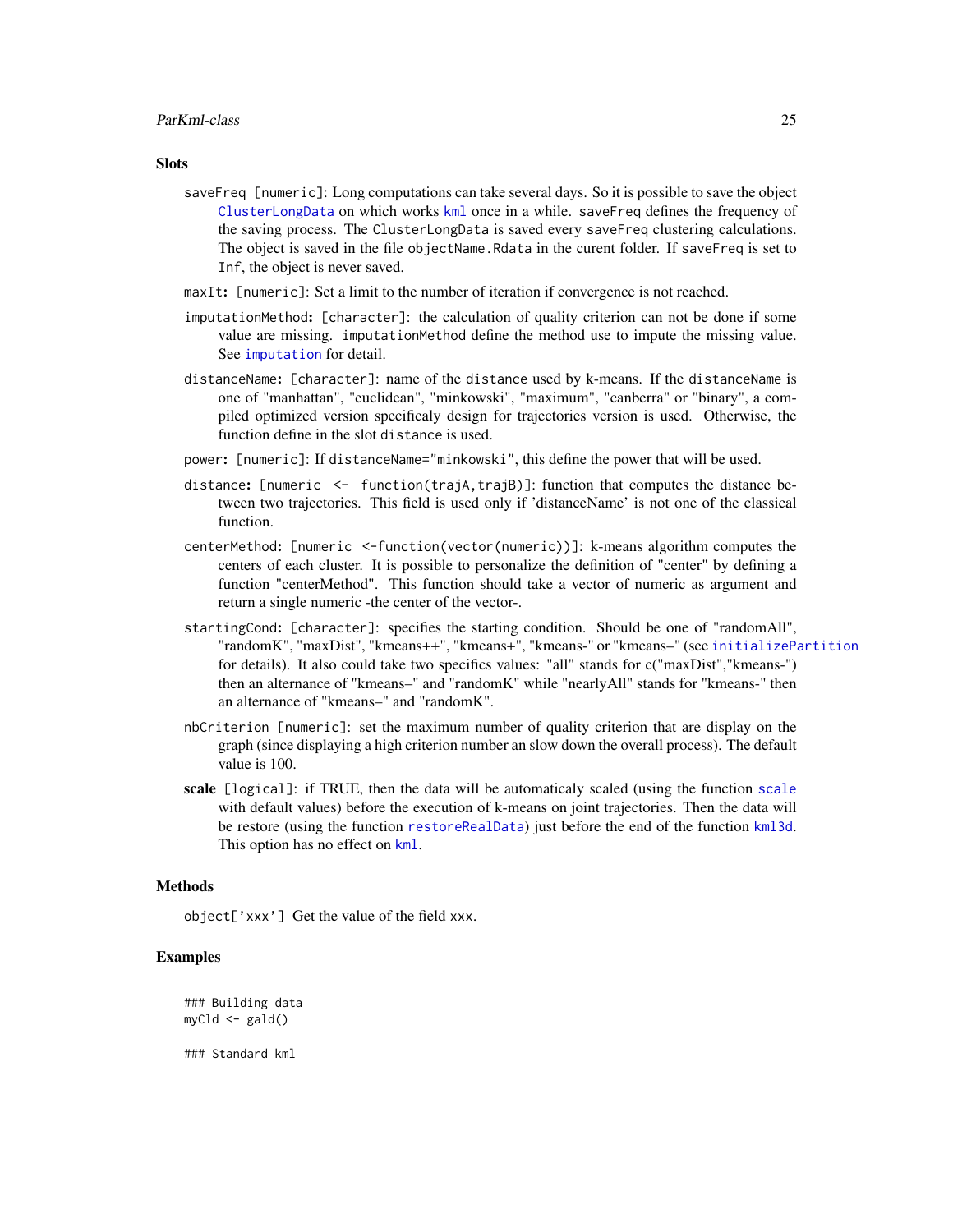```
kml(myCld,,3,toPlot="both")
### Using median instead of mean
parWithMedian <- parALGO(centerMethod=function(x){median(x,na.rm=TRUE)})
kml(myCld,,3,toPlot="both",parAlgo=parWithMedian)
### Using distance max
parWithMax <- parALGO(distanceName="maximum")
kml(myCld,,3,toPlot="both",parAlgo=parWithMax)
```
<span id="page-25-2"></span>plot,ClusterLongData *~ Function: plot for ClusterLongData ~*

# <span id="page-25-1"></span>Description

plot the trajectories of an object [ClusterLongData](#page-11-1) relativly to a [Partition](#page-0-0).

# Usage

```
## S4 method for signature 'ClusterLongData,ANY'
plot(x,y=NA,parTraj=parTRAJ(),parMean=parMEAN(),
  addLegend=TRUE, adjustLegend=-0.12,toPlot="both",criterion=x["criterionActif"],
   nbCriterion=1000, ...)
```
#### Arguments

| X         | [ClusterLongData]: Object containing the trajectories to plot.                                                                                                                                                                                                                                                                                                                                                        |
|-----------|-----------------------------------------------------------------------------------------------------------------------------------------------------------------------------------------------------------------------------------------------------------------------------------------------------------------------------------------------------------------------------------------------------------------------|
| у         | [numeric] or [vector(numeric)]: Give the Partition to represent. If y is<br>missing, the Partition with the highest quality criterion (the actif one) is se-<br>lected. If y is a number, the first Partition of the sublist c-y is selected. If y is<br>a couple of numeric, the $y[2]$ th Partition of the sublist $c-y[1]$ is selected.                                                                            |
| parTraj   | [ParLongData]: Specification of the plotting parameters of the individual tra-<br>jectories. Fields that can be changes are 'type','col','pch','xlab' and 'ylab'. In<br>addition to the standard possible values, the option col="clusters" can be<br>use to color the individual trajectories according to their clusters (exemple:<br>parTraj=parTRAJ(type="o", col="clusters")). See ParLongData for de-<br>tails. |
| parMean   | [ParLongData]: Specification of the plotting parameters of the mean trajecto-<br>ries. Fields that can be changes are 'type','col','pch','pchPeriod' and 'cex'. See<br>ParLongData for details.                                                                                                                                                                                                                       |
| toPlot    | [character]: either 'traj' for plotting trajectories alone, 'criterion' for plot-<br>ting criterion alone, 'both' for plotting both or 'none' for not display anything<br>(faster).                                                                                                                                                                                                                                   |
| criterion | [character] or [vector(character)]: criterion to display (only if 'toPlot'<br>is 'criterion' or 'both'). If a single criterion is given, it will be display for all<br>the Partition. If several criterion are used, they will be display for the first<br>Partition for each clusters' numbers.                                                                                                                      |

<span id="page-25-0"></span>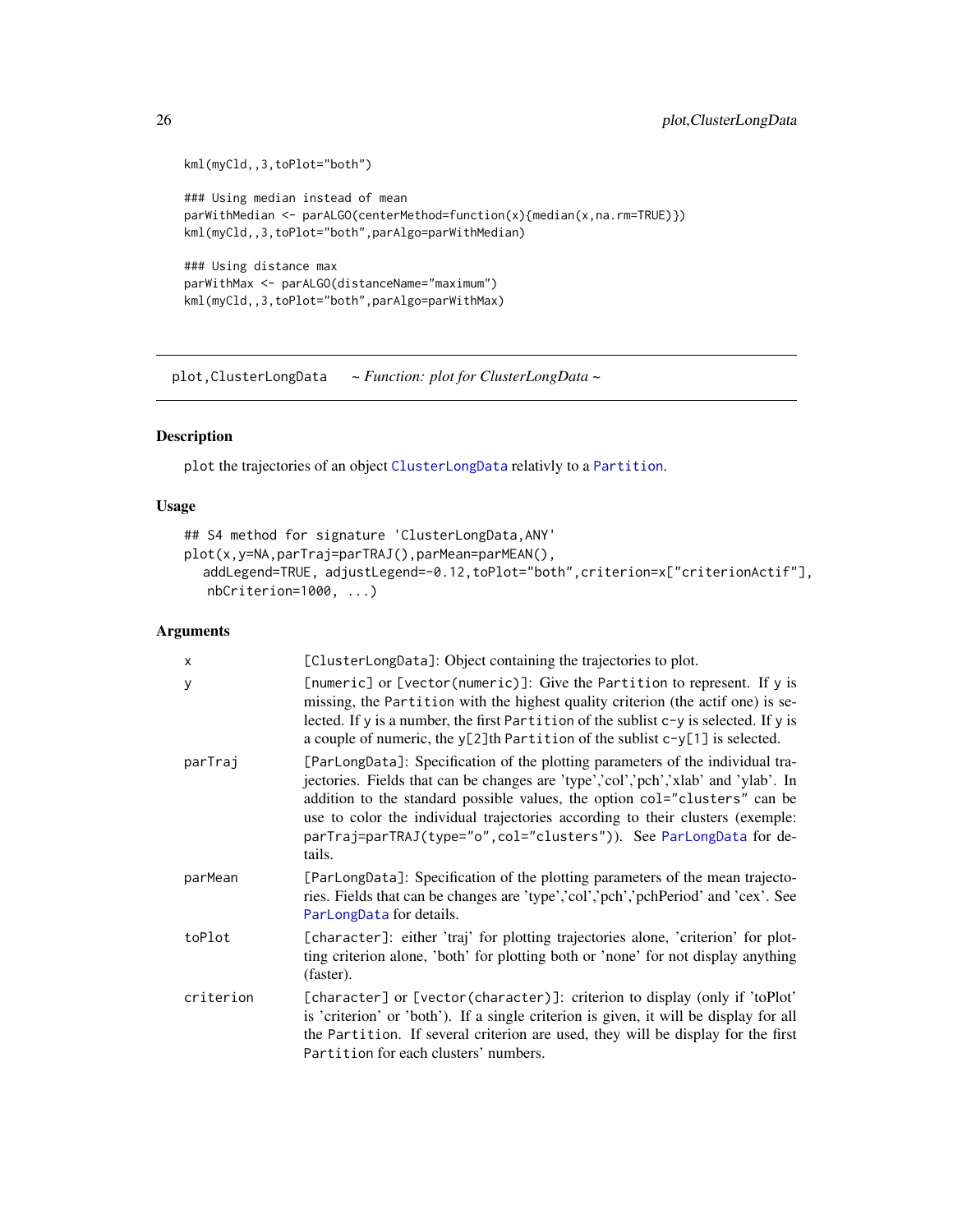<span id="page-26-0"></span>

| nbCriterion  | [numeric]: if a single criterion is given to criterion (and thus is displayed for<br>'all' the Partition), this slot alows to fix a limit on the number of points that<br>will be display. |
|--------------|--------------------------------------------------------------------------------------------------------------------------------------------------------------------------------------------|
| addLegend    | [logical]: should the legend be displayed?                                                                                                                                                 |
| adjustLegend | [numeric]: fix the hight of the legend                                                                                                                                                     |
| $\cdots$     | Some other parameters can be passed to the method (like "xlab" or "ylab".                                                                                                                  |

# Details

plot the trajectories of an object [ClusterLongData](#page-11-1) relativly to the 'best' [Partition](#page-0-0), or to the Partition define by y.

Graphical option concerning the individual trajectory (col, type, pch and xlab) can be change using parTraj. Graphical option concerning the cluster mean trajectory (col, type, pch, pchPeriod and cex) can be change using parMean. For more detail on parTraj and parMean, see object of class [ParLongData](#page-0-0).

# See Also

Overview: [kml-package](#page-1-1) Classes : [ClusterLongData](#page-11-1) Plot : [plot: overview](#page-0-0), [plotCriterion](#page-0-0)

# Examples

################## ### Construction of the data

 $ld \leftarrow \text{gald}()$ 

### Basic plotting plot(ld)

#### ##################

### Changing graphical parameters 'par'

kml(ld,3:4,1)

```
### No letters on the mean trajectories
plot(ld,3,parMean=parMEAN(type="l"))
```

```
### Only one letter on the mean trajectories
plot(ld,4,parMean=parMEAN(pchPeriod=Inf))
```

```
### Color individual according to its clusters (col="clusters")
plot(ld,3,parTraj=parTRAJ(col="clusters"))
```

```
### Mean without individual
plot(ld,4,parTraj=parTRAJ(type="n"))
```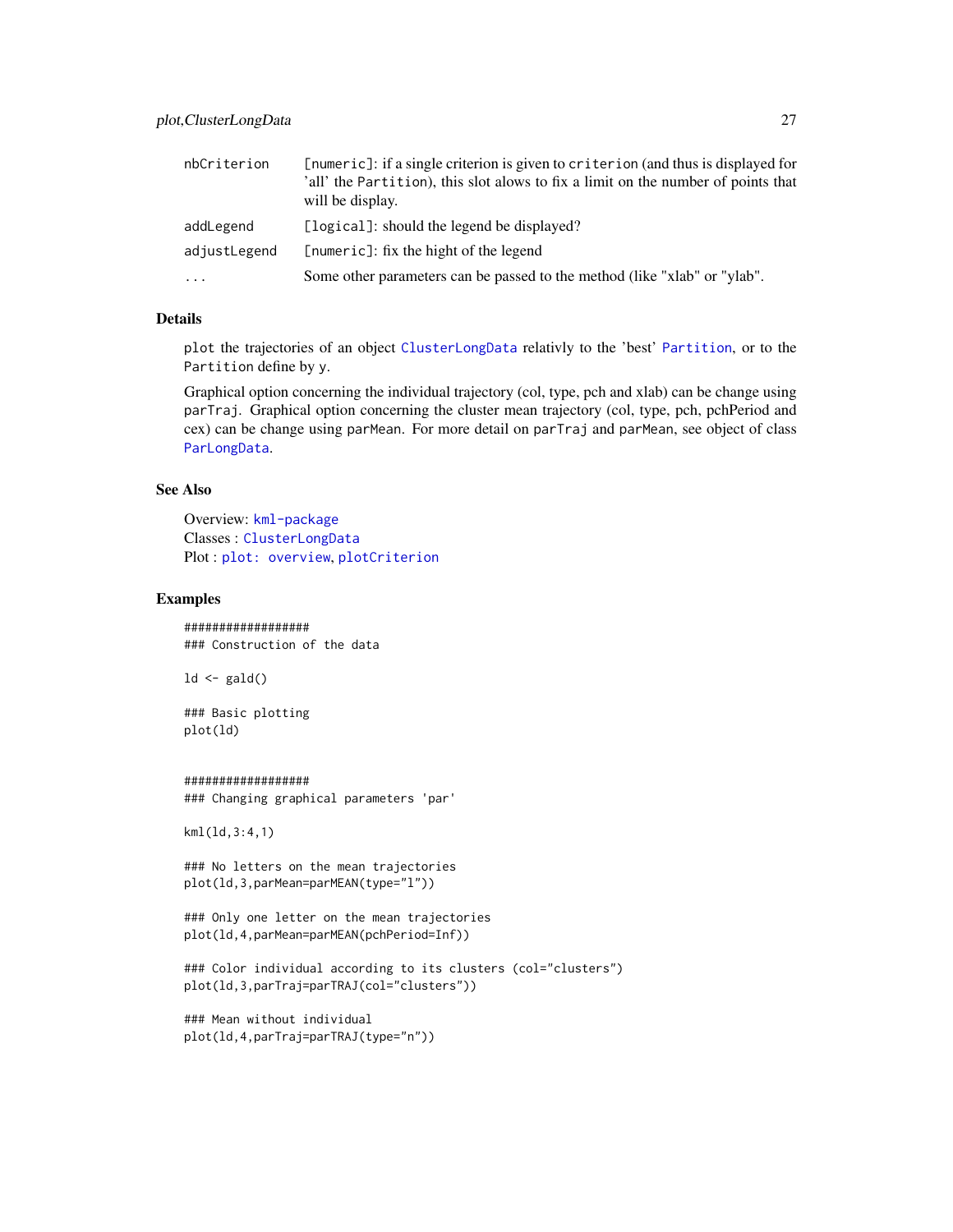```
### No mean trajectories (type="n")
### Color individual according to its clusters (col="clusters")
plot(ld,3,parTraj=parTRAJ(col="clusters"),parMean=parMEAN(type="n"))
### Only few trajectories
plot(ld,4,nbSample=10,parTraj=parTRAJ(col='clusters'),parMean=parMEAN(type="n"))
```
plotMeans,ClusterLongData

*~ Function: plotMeans for ClusterLongData ~*

#### Description

plotMeans plots the means' trajectories of an object [ClusterLongData](#page-11-1) relativly to a [Partition](#page-0-0).

#### Usage

```
## S4 method for signature 'ClusterLongData,ANY'
plotMeans(x,y,parMean=parMEAN(),
  parWin=windowsCut(x['nbVar'],addLegend=TRUE),...)
```
# Arguments

| $\times$  | [ClusterLongData]: Object containing the trajectories to plotMeans.                                                                                                                                                                                                                                            |
|-----------|----------------------------------------------------------------------------------------------------------------------------------------------------------------------------------------------------------------------------------------------------------------------------------------------------------------|
| У         | [numeric] or [vector(numeric)]: Give the Partition to represent. If y is<br>a number, the first Partition of the sublist $c-y$ is selected. If y is a couple of<br>numeric, the y[2]th Partition of the sublist $c-y[1]$ is selected (so $y=c(2,3)$ )<br>select the partition with 2 clusters, the third one). |
| parMean   | [ParLongData]: Specification of the plotting parameters of the mean trajecto-<br>ries. Fields that can be changes are 'type','col','pch','pchPeriod' and 'cex'. See<br>ParLongData for details.                                                                                                                |
| parWin    | [parWindows]: Set the graphical display of the windows. See ParWindows for<br>details.                                                                                                                                                                                                                         |
| $\ddotsc$ | Some other parameters can be passed to the method.                                                                                                                                                                                                                                                             |

#### Details

plotMeans plots the means' trajectories of an object [ClusterLongData](#page-11-1) relativly to the 'best' [Partition](#page-0-0), or to the Partition define by y.

Graphical option (col, type, pch, pchPeriod and cex) can be change using parMean. For more detail on parTraj and parMean, see object of class [ParLongData](#page-0-0).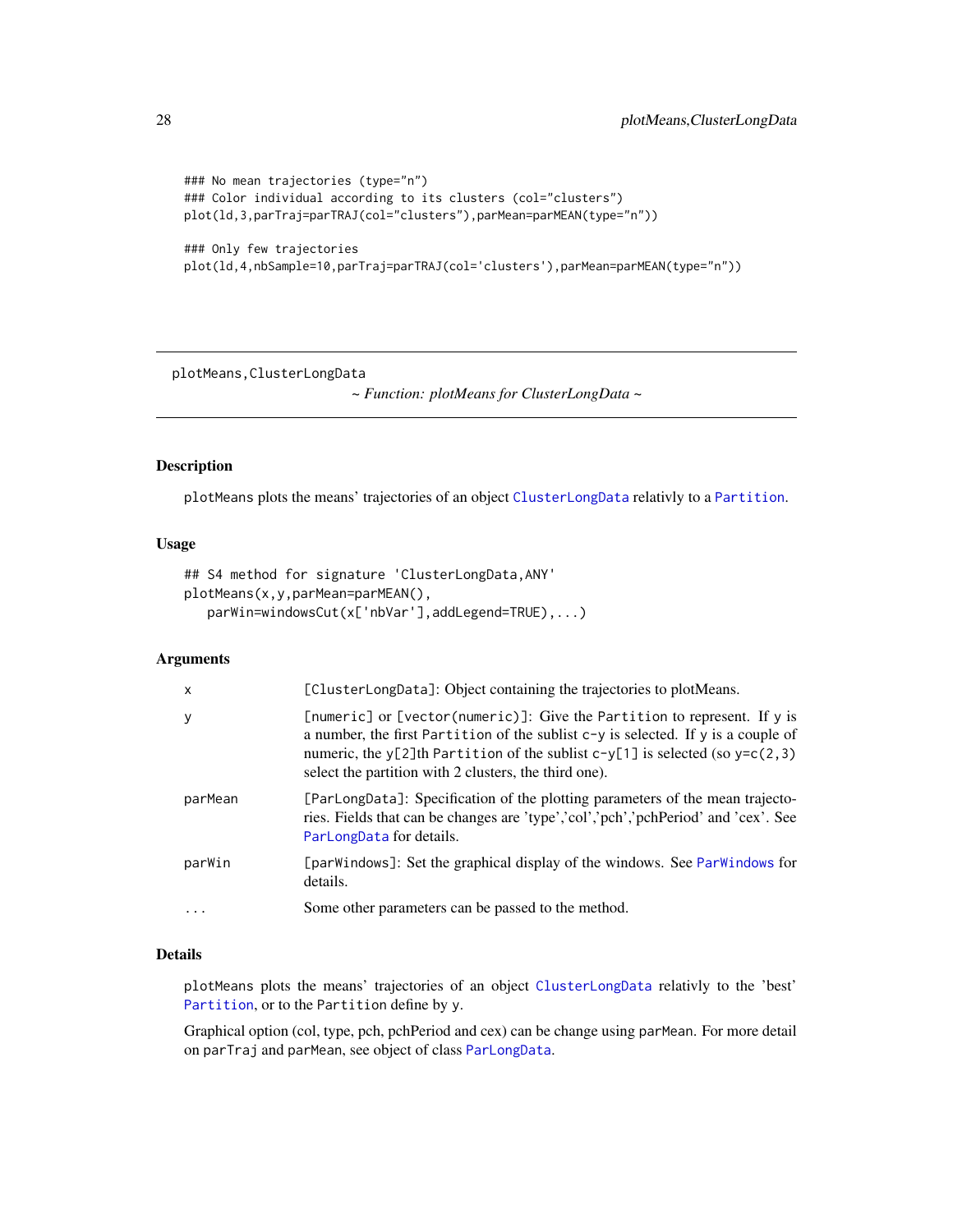# <span id="page-28-0"></span>plotTraj,ClusterLongData 29

# See Also

Overview: [kml-package](#page-1-1) Classes : [ClusterLongData](#page-11-1) PlotMeans : [plotMeans: overview](#page-0-0), [plotCriterion](#page-0-0)

#### Examples

################## ### Construction of the data

 $ld \leftarrow \text{gald}(10)$ kml(ld,3:4,2)

### Basic plotMeansting plotMeans(ld,3)

plotTraj,ClusterLongData

*~ Function: plotTraj for ClusterLongData ~*

#### Description

plotTraj plot the trajectories of an object [ClusterLongData](#page-11-1) relativly to a [Partition](#page-0-0).

# Usage

```
## S4 method for signature 'ClusterLongData,ANY'
plotTraj(x,y,parTraj=parTRAJ(col="clusters"),
   parWin=windowsCut(x['nbVar'],addLegend=TRUE),nbSample=1000,...)
```
# Arguments

| x       | [ClusterLongData]: Object containing the trajectories to plotTraj.                                                                                                                                                                                                                                                                                                                                                                  |
|---------|-------------------------------------------------------------------------------------------------------------------------------------------------------------------------------------------------------------------------------------------------------------------------------------------------------------------------------------------------------------------------------------------------------------------------------------|
| у       | [numeric] or [couple(numeric)]: Give the Partition to represent. If y is<br>missing, the Partition with the highest quality criterion (the actif one) is se-<br>lected. If y is a number, the first Partition of the sublist $c-y$ is selected. If y<br>is a couple of numeric, the $y[2]$ th Partition of the sublist $c-y[1]$ is selected<br>(so $y=c(2,3)$ select the partition with 2 clusters, the third one).                 |
| parTraj | [ParLongData]: Specification of the plotting parameters of the individual tra-<br>jectories. Fields that can be changes are 'type','col','pch','xlab' and 'ylab'. In<br>addition to the standard possible values, the option col="clusters" (the de-<br>fault) can be use to color the individual trajectories according to their clusters<br>(exemple: parTraj=parTRAJ(type="o", col="clusters")). See ParLongData<br>for details. |
| parWin  | [parWindows]: Set the graphical display of the windows. See ParWindows for<br>details.                                                                                                                                                                                                                                                                                                                                              |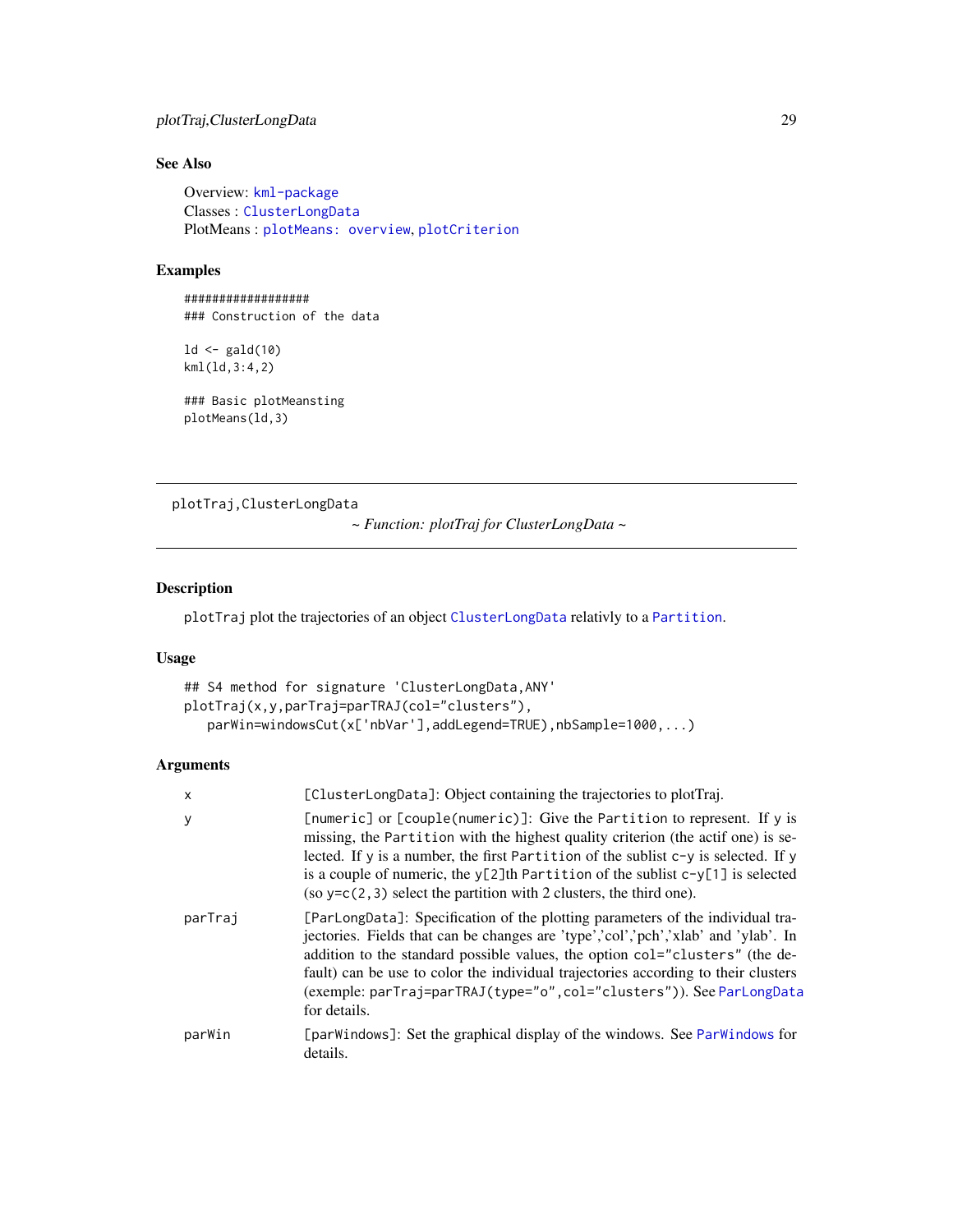<span id="page-29-0"></span>

| nbSample                | [numeric]: Graphical display of huge sample can be time consumming. This       |
|-------------------------|--------------------------------------------------------------------------------|
|                         | parameters fixe the maximum number of trajectories (randomly chosen) that will |
|                         | be drawn.                                                                      |
| $\cdot$ $\cdot$ $\cdot$ | Some other parameters can be passed to the method.                             |

# Details

plotTraj the trajectories of an object [ClusterLongData](#page-11-1) relativly to the 'best' [Partition](#page-0-0), or to the Partition define by y.

Graphical option (col, type, pch and xlab) can be change using parTraj. For more detail on parTraj, see object of class [ParLongData](#page-0-0).

# See Also

Overview: [kml-package](#page-1-1) Classes : [ClusterLongData](#page-11-1) PlotTraj : [plotTraj: overview](#page-0-0), [plotCriterion](#page-0-0)

# Examples

################## ### Construction of the data

 $ld \leftarrow \text{gald}()$ kml(ld,3:4,1)

### Basic plotTrajting plotTraj(ld,3)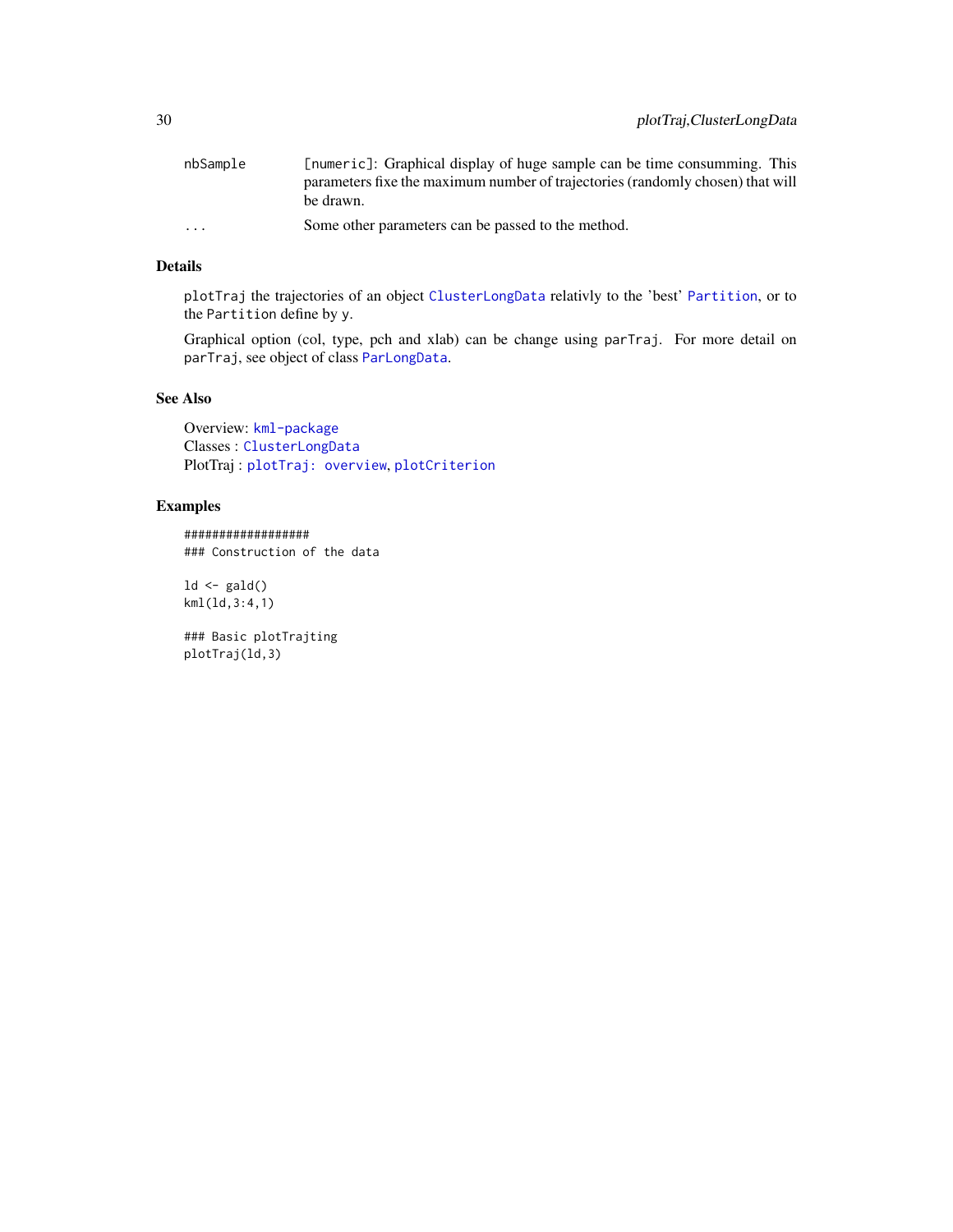# <span id="page-30-0"></span>**Index**

∗Topic chron choice, [8](#page-7-0) ClusterLongData-class, [12](#page-11-0) kml, [21](#page-20-0) kml-package, [2](#page-1-0) plot,ClusterLongData, [26](#page-25-0) plotMeans,ClusterLongData, [28](#page-27-0) plotTraj,ClusterLongData, [29](#page-28-0) ∗Topic classes clusterLongData, [10](#page-9-0) ClusterLongData-class, [12](#page-11-0) ParKml-class, [24](#page-23-0) ∗Topic classif choice, [8](#page-7-0) ClusterLongData-class, [12](#page-11-0) fuzzyKmlSlow, [15](#page-14-0) kml, [21](#page-20-0) kml-package, [2](#page-1-0) plot,ClusterLongData, [26](#page-25-0) plotMeans,ClusterLongData, [28](#page-27-0) plotTraj,ClusterLongData, [29](#page-28-0) ∗Topic cluster choice, [8](#page-7-0) ClusterLongData-class, [12](#page-11-0) fuzzyKmlSlow, [15](#page-14-0) generateArtificialLongData, [16](#page-15-0) kml, [21](#page-20-0) kml-package, [2](#page-1-0) plot,ClusterLongData, [26](#page-25-0) plotMeans,ClusterLongData, [28](#page-27-0) plotTraj,ClusterLongData, [29](#page-28-0) ∗Topic datagen generateArtificialLongData, [16](#page-15-0) ∗Topic datasets epipageShort, [14](#page-13-0) ∗Topic documentation epipageShort, [14](#page-13-0) ∗Topic dplotMeans plotMeans,ClusterLongData, [28](#page-27-0)

∗Topic dplotTraj plotTraj,ClusterLongData, [29](#page-28-0) ∗Topic dplot kml, [21](#page-20-0) kml-package, [2](#page-1-0) plot,ClusterLongData, [26](#page-25-0) ∗Topic iplotMeans plotMeans,ClusterLongData, [28](#page-27-0) ∗Topic iplotTraj plotTraj,ClusterLongData, [29](#page-28-0) ∗Topic iplot choice, [8](#page-7-0) kml-package, [2](#page-1-0) plot,ClusterLongData, [26](#page-25-0) ∗Topic models kml-package, [2](#page-1-0) ∗Topic nonparametric choice, [8](#page-7-0) ClusterLongData-class, [12](#page-11-0) fuzzyKmlSlow, [15](#page-14-0) kml, [21](#page-20-0) kml-package, [2](#page-1-0) ∗Topic package kml-package, [2](#page-1-0) ∗Topic robust fuzzyKmlSlow, [15](#page-14-0) kml, [21](#page-20-0) kml-package, [2](#page-1-0) ∗Topic spatial choice, [8](#page-7-0) ClusterLongData-class, [12](#page-11-0) kml, [21](#page-20-0) kml-package, [2](#page-1-0) plot,ClusterLongData, [26](#page-25-0) plotMeans,ClusterLongData, [28](#page-27-0) plotTraj,ClusterLongData, [29](#page-28-0) ∗Topic ts choice, [8](#page-7-0) ClusterLongData-class, [12](#page-11-0)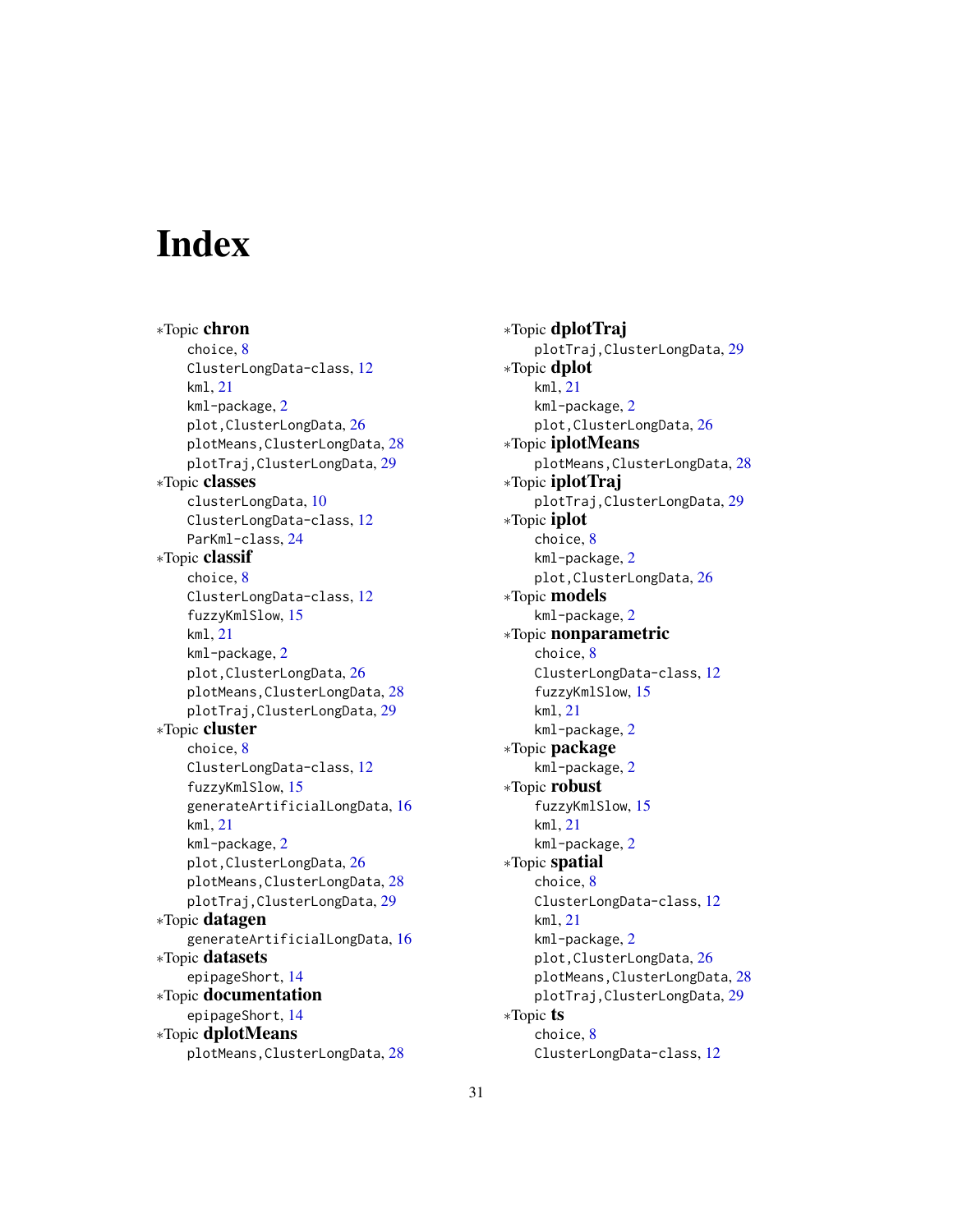```
fuzzyKmlSlow, 15
    generateArtificialLongData, 16
    kml, 21
    kml-package, 2
    plot,ClusterLongData, 26
    plotMeans,ClusterLongData, 28
    plotTraj,ClusterLongData, 29
[,ClusterLongData-method
        (ClusterLongData-class), 12
[,ParChoice-method (choice), 8
[,ParKml,ANY,ANY-method (parKml), 23
[,ParKml-method (ParKml-class), 24
23
        (ClusterLongData-class), 12
[<-,ParKml,ANY,ANY,ANY-method (parKml),
        23
[<-,ParKml-method (ParKml-class), 24
affectFuzzyIndiv, 4, 6
affectIndiv, 5
affectIndivC (affectIndiv), 5
calculTrajFuzzyMean, 4, 6
calculTrajMean, 5, 7, 7
calculTrajMeanC (calculTrajMean), 7
choice, 3, 8, 11, 13, 22
choice,ClusterLongData-method (choice),
        8
cld, 3
cld (clusterLongData), 10
ClusterLongData, 3, 9–11, 16, 18–23, 25–30
clusterLongData, 3, 10, 13, 18, 22
clusterLongData,ANY,ANY,ANY,ANY,ANY,ANY-method
plotMeans (plotMeans,ClusterLongData),
        (clusterLongData), 10
clusterLongData,missing,missing,missing,missipg_0mis\gammanis\epsilonango\betaangba\betaango\beta(clusterLongData), 10
ClusterLongData-class, 12
epipageShort, 14
fuzzyKmlSlow, 15
gald, 3, 13
gald (generateArtificialLongData), 16
generateArtificialLongData, 3, 16
getBestPostProba, 19
getClusters, 20
                                               kml3d, 24, 25
                                               LongData, 13
                                               ordered, 13
                                               parKml, 21, 23
                                               plot, 9, 13
                                                       28
```
imputation, *[23](#page-22-0)*, *[25](#page-24-0)* initializePartition, *[22](#page-21-0)*, *[24,](#page-23-0) [25](#page-24-0)*

is.na,ClusterLongData-method *(*ClusterLongData-class*)*, [12](#page-11-0) kml, *[2,](#page-1-0) [3](#page-2-0)*, *[8,](#page-7-0) [9](#page-8-0)*, *[11](#page-10-0)[–13](#page-12-0)*, *[16](#page-15-0)*, [21,](#page-20-0) *[23](#page-22-0)[–25](#page-24-0)* kml,ClusterLongData-method *(*kml*)*, [21](#page-20-0) kml-package, [2,](#page-1-0) *[21](#page-20-0)* ListPartition, *[13](#page-12-0)* ParKml, *[16](#page-15-0)*, *[21](#page-20-0)*, *[23,](#page-22-0) [24](#page-23-0)* ParKml-class, [24](#page-23-0) ParLongData, *[26](#page-25-0)[–30](#page-29-0)* Partition, *[3](#page-2-0)*, *[5](#page-4-0)*, *[8,](#page-7-0) [9](#page-8-0)*, *[12,](#page-11-0) [13](#page-12-0)*, *[19](#page-18-0)[–22](#page-21-0)*, *[26](#page-25-0)[–30](#page-29-0)* ParWindows, *[28,](#page-27-0) [29](#page-28-0)* plot *(*plot,ClusterLongData*)*, [26](#page-25-0) plot(ClusterLongData), *[3](#page-2-0)*, *[11](#page-10-0)*, *[13](#page-12-0)* plot,ClusterLongData, [26](#page-25-0) plot,ClusterLongData,ANY-method *(*plot,ClusterLongData*)*, [26](#page-25-0) plot,ClusterLongData,missing-method *(*plot,ClusterLongData*)*, [26](#page-25-0) plot,ClusterLongData,numeric-method *(*plot,ClusterLongData*)*, [26](#page-25-0) plot,ClusterLongData,Partition-method *(*plot,ClusterLongData*)*, [26](#page-25-0) plotCriterion, *[13](#page-12-0)*, *[27](#page-26-0)*, *[29,](#page-28-0) [30](#page-29-0)* plotMeans,ClusterLongData,ANY-method *(*plotMeans,ClusterLongData*)*, [28](#page-27-0) plotMeans,ClusterLongData,missing-method

*(*plotMeans,ClusterLongData*)*, [28](#page-27-0) plotMeans,ClusterLongData,numeric-method *(*plotMeans,ClusterLongData*)*, [28](#page-27-0)

```
plotMeans,ClusterLongData,Partition-method
        (plotMeans,ClusterLongData), 28
plotTraj (plotTraj,ClusterLongData), 29
```
plotTraj,ClusterLongData, [29](#page-28-0)

plotTraj,ClusterLongData,ANY-method *(*plotTraj,ClusterLongData*)*, [29](#page-28-0) plotTraj,ClusterLongData,numeric-method

```
(plotTraj,ClusterLongData), 29
```